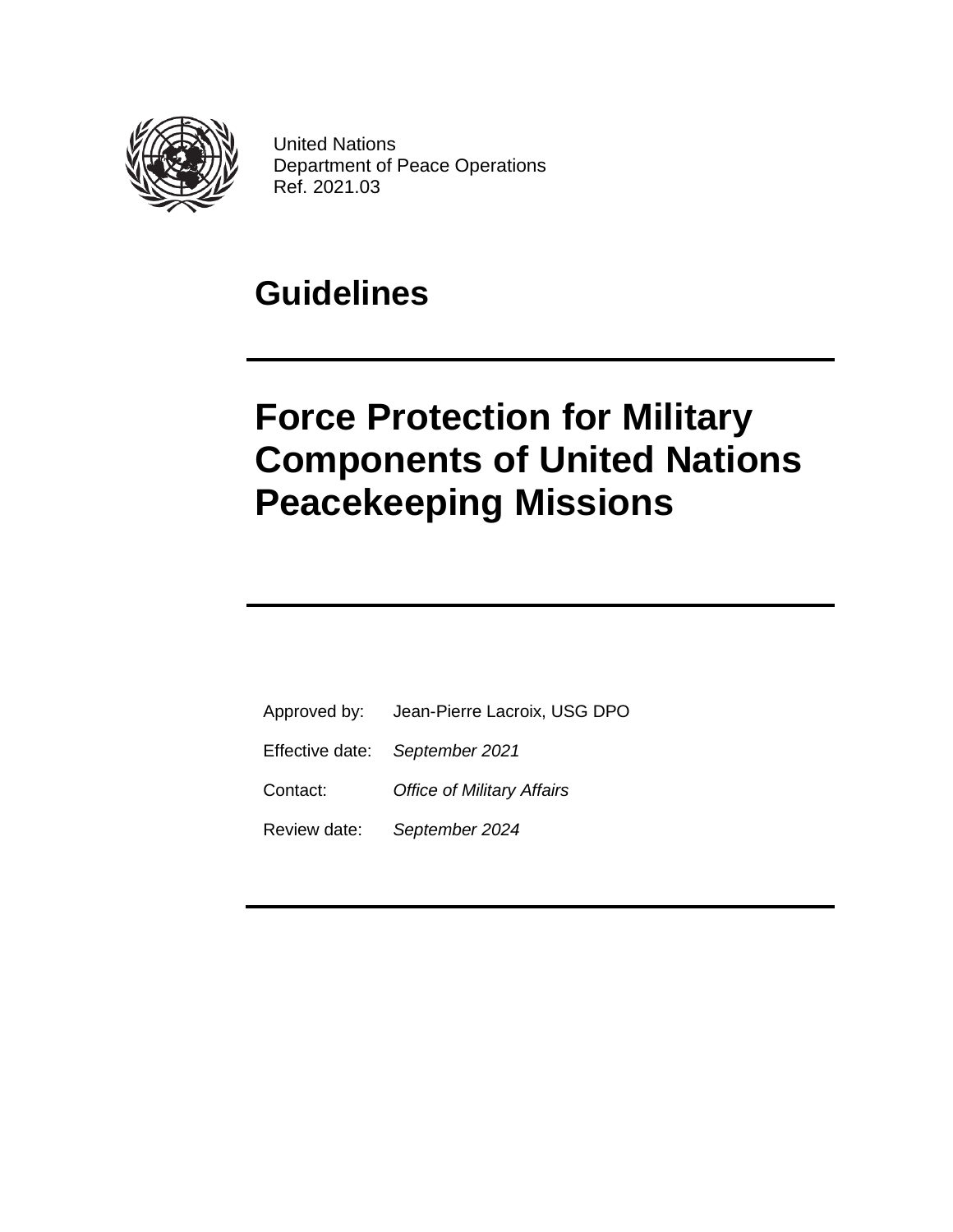## **DPO GUIDELINES ON FORCE PROTECTION FOR MILITARY COMPONENTS OF UNITED NATIONS PEACEKEEPING MISSIONS**

- **Contents: A. Purpose and Rationale**
	- **B. Scope**
	- **C. Guidelines**
	- **D. Force Protection Process**
	- **E. Procedure**
	- **F. Roles and Responsibilities**
	- **G. Terms and Definitions**
	- **H. References**
	- **I. Contact**
	- **J. History**

#### **ANNEXURES**

- A. Physical Security
- B. Fundamental Elements of Force Protection
- C. Threat Environment
- D. Risk Analysis Matrix
- E. Alert States Dress Codes and Vehicle Movement Codes.
- F. Composition of Force Protection Working Group

#### **A. PURPOSE AND RATIONALE**

1. These Guidelines provide Member States, Troop Contributing Countries (TCCs) and uniformed personnel with practical guidelines on Force Protection (FP). The document provides a generic set of planning, training, coordination and implementation considerations for FP. Implementation of these guidelines is intended to aid in coherent, comprehensive and effective FP which will improve safety and security of troops.

2. UN peacekeeping operations face increasing challenges that undermine the ability of UN missions to fully deliver on respective mandates. With the growth in complexity of operations, there is an increase in the multi-dimensional nature of UN peacekeeping operations resulting in a dynamic, evolving set of threats. Asymmetric complex attacks targeting peacekeepers, UN facilities and UN operating bases remain persistently high resulting in fatalities and injuries of peacekeepers. Direct targeting of peacekeepers has undermined the tacit protection previously afforded by the wearing of the symbolic blue helmet or the painting of equipment in white with UN logos. Safety and security of peacekeepers remain a strategic priority in the action for peacekeeping initiative with ongoing efforts driven by the Santos Cruz action plan to decrease fatalities due to malicious acts. FP measures and considerations in peacekeeping missions must reflect the changing environment and be continuously reviewed and updated.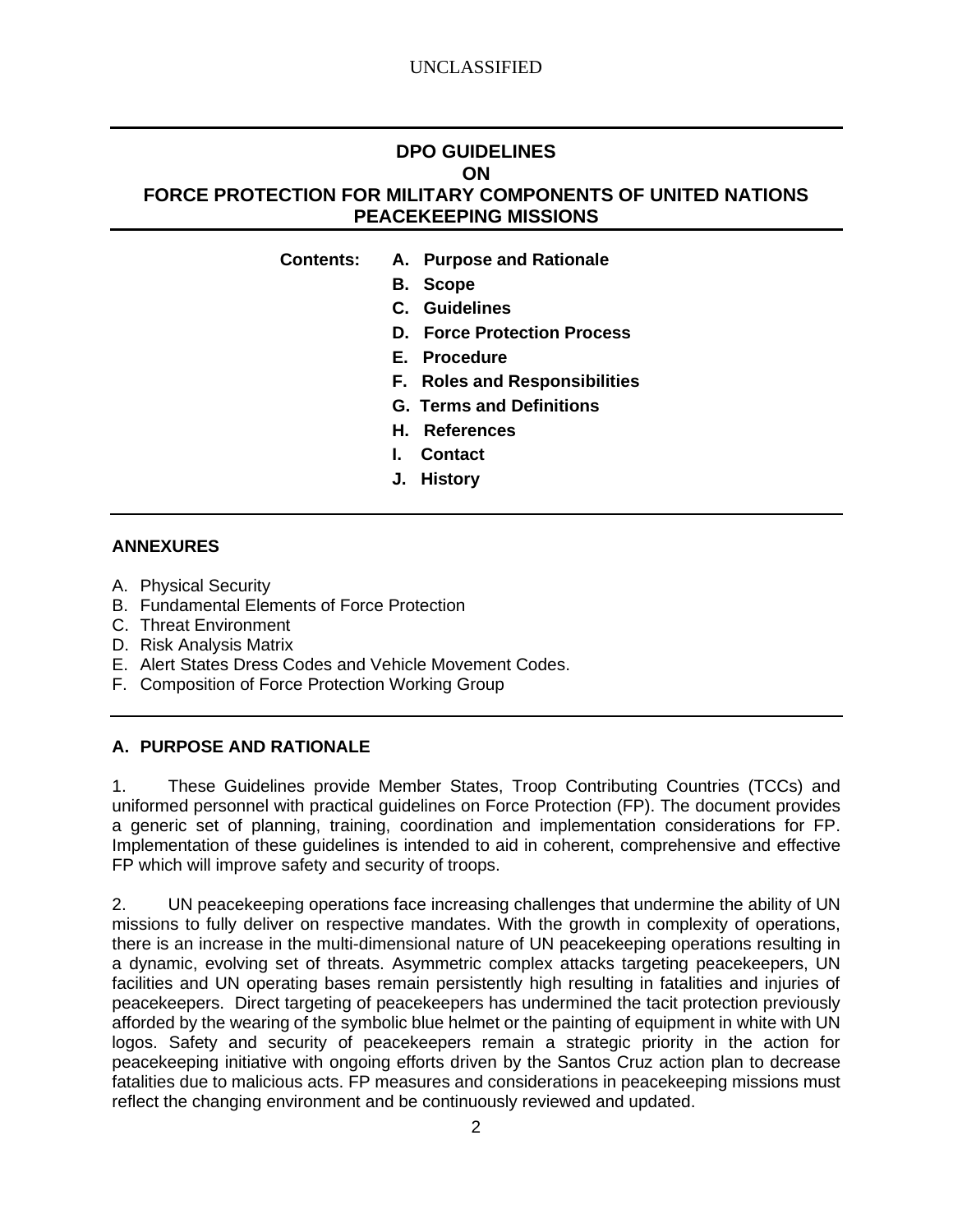3. Primary responsibility for the security and protection of personnel deployed through the UN system and organizational property rests with the Host Government. The UN has a responsibility to reinforce and, where necessary, supplement the capacity of the Host Government to fulfil these obligations. The UN has a comprehensive system on safety and security which includes the UN Security Management System (UNSMS). UN civilian personnel and individually deployed military and police personnel are covered by the UNSMS. Security of troops with their contingents is covered by separate FP mechanisms that encompass the capability of military units to manage risks and protect themselves from prevailing threats and hazards.

4. Military contingents are responsible for delivering diverse mandated tasks which may include protection of UN personnel, personnel of non-UN agencies in support of field missions, as well as Protection of Civilians (PoC). Often these activities are carried out in a challenging security environment. Hostile actors will strive to exploit the perceived or actual vulnerabilities of UN troops, UN bases and facilities, and will initiate actions to disrupt the mandate implementation. This necessitates that military contingents identify the threats, understand appropriate FP measures and procedures to manage these risks and emplace mitigation measures to minimize loss of UN personnel and property.

## **B. SCOPE**

5. These guidelines on FP include fundamental principles and operational guidance on measures to minimize the vulnerability of UN troops, facilities, equipment, materiel, operations and activities from threats and hazards in order to preserve freedom of action and operational effectiveness.

6. In these guidelines, FP is not limited to physical protection of troops, facilities or protection during movement, but also includes actions for mitigating other hazards and threats, such as information security, medical exigencies, fire, and explosive ordinance (including mines, improvised explosive devices (IED) and explosive remnants of war).

7. These guidelines apply to all formed military units deployed in UN peacekeeping operations, staff of Force/Sector HQs, personnel of the Department of Peace Operations (DPO) in the field and at United Nations Headquarters (UNHQ) as well as key personnel of TCCs, decision makers and planners who shall use these guidelines as reference as they plan, train and prepare contingents for a UN peacekeeping operation. The Guidelines may also serve as a reference for personnel of the Department of Political and Peacebuilding Affairs (DPPA) and special political missions. In addition to these guidelines, deployed FP units may be required to add additional requirements to their mission set based on the environment and tasks.

8. These Guidelines reference mandatory requirements as required by operating in a UN field mission as well as recommended or discretionary approaches, which are denoted throughout the guideline via 'shall/shall not', 'should/should not' and 'may/may not', respectively.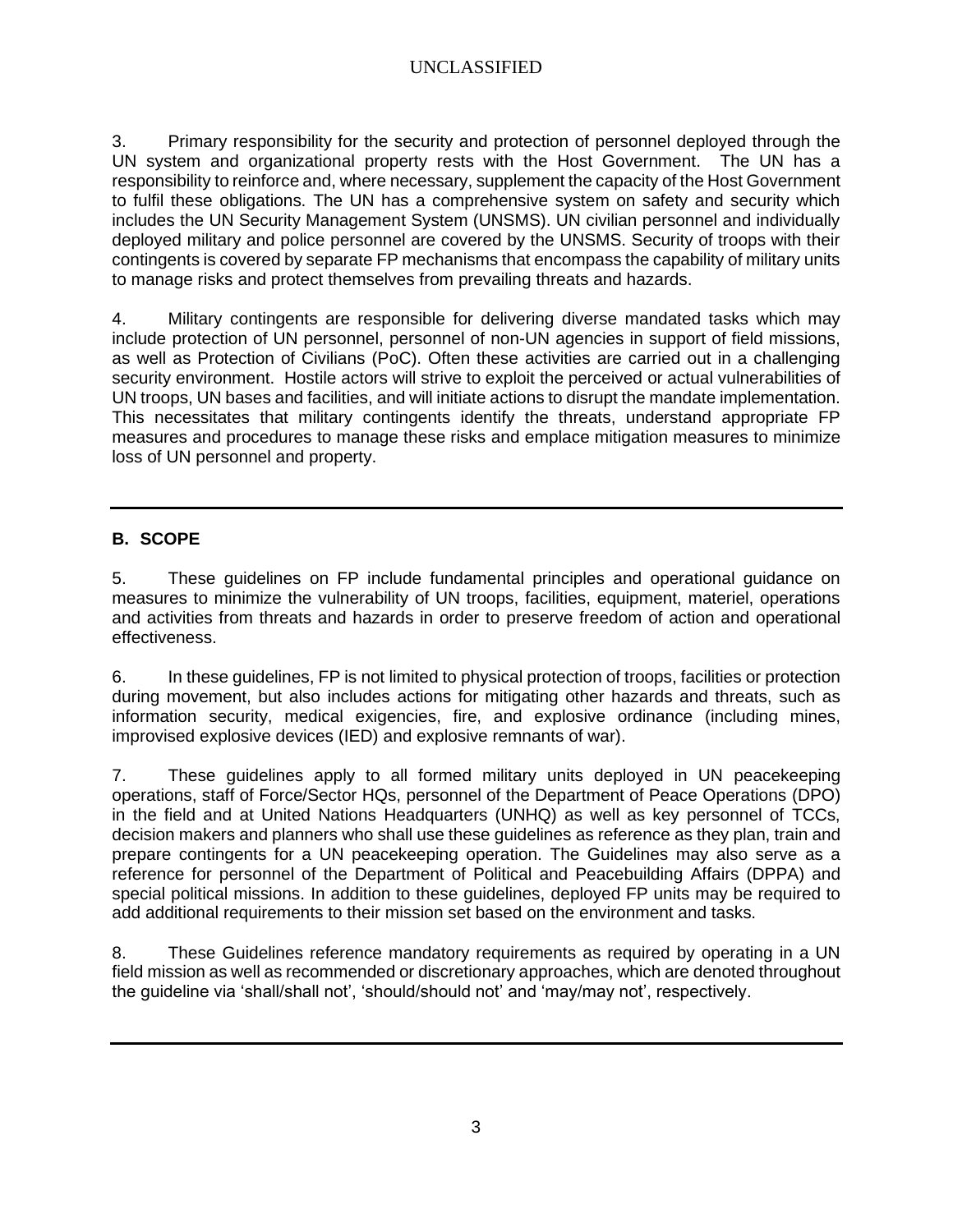## **C. GUIDELINES**

#### **C.1 Definition of Force Protection**

9. FP is the cyclic process of detecting threats and hazards to UN personnel, facilities, resources, operations, activities, and assessing their risk in order to apply pro-active and reactive risk mitigation measures. These measures include threat prevention, pre-emption, negation, mitigation and response to preserve the freedom of action and operational effectiveness thereby contributing to mandate implementation and mission success.

10. **FP is a fundamental principle of all military operations** and a way to ensure the survivability of the UN military contingents. It includes measures and means to identify, prevent harmful events and/ or minimize the vulnerability of UN troops, facilities, resources, operations, and activities from threats and hazardous events. FP measures can either be used to prevent vulnerabilities from being exploited or mitigate the impact of a vulnerability that has been exploited, or both.

11. FP includes a systematic risk management process that identifies risk to personnel, equipment and mission, followed by the timely development and implementation of measures to manage the risks to UN military personnel, units, bases, facilities, equipment, materiel, as well as during military operations, tasks and activities.

#### **C.2 Principles of Force Protection**

12. Analysis of the operating environment<sup>1</sup>, mission analysis<sup>2</sup> and commander's intent provide the starting point for the identification of FP requirements and procedures. FP implementation then aims to preserve the potential of UN troops by countering the wider threat for all contingent elements (i.e. personnel, equipment, environment) from exploitation by an adversary, or natural and manmade hazards. As such, FP should be guided by the following principles:

12.1 **Interoperability.** Effective FP integrates all force components and includes necessary coordination and cooperation with all other mission components (civilian and police), UN partners, Host Government, when and as necessary, within and outside the area of operations (AO), and addresses all aspects of the threat or hazard. Interoperability should be achieved through continuous liaison, cross training, the establishment of coordinating measures, and rehearsal of these measures both within the force and mission wide. Interoperability is to be achieved through the conduct of operations, equipment, communication, training, as well as Tactics, Techniques and Procedures (TTP). This type of comprehensive approach will allow the implementation of effective, collaborative, multi-service protection measures across a wide spectrum of scenarios identified through the risk management process.

12.2. **Prioritization**. FP must balance the need to preserve force capability while implementing the mandate. It is unlikely that the capability will exist to protect all force elements and resources to the same degree. Priority should be given to the protection of Force/mission success, both tangible, such as lines of communications (LOCs), and intangible, such as operational cohesion or political will.

<sup>1</sup> United Nations Military Peacekeeping-Intelligence Handbook, April 2019, Chapter 9.

<sup>2</sup> United Nations Infantry Battalion Manual, January 2020, Chapter 2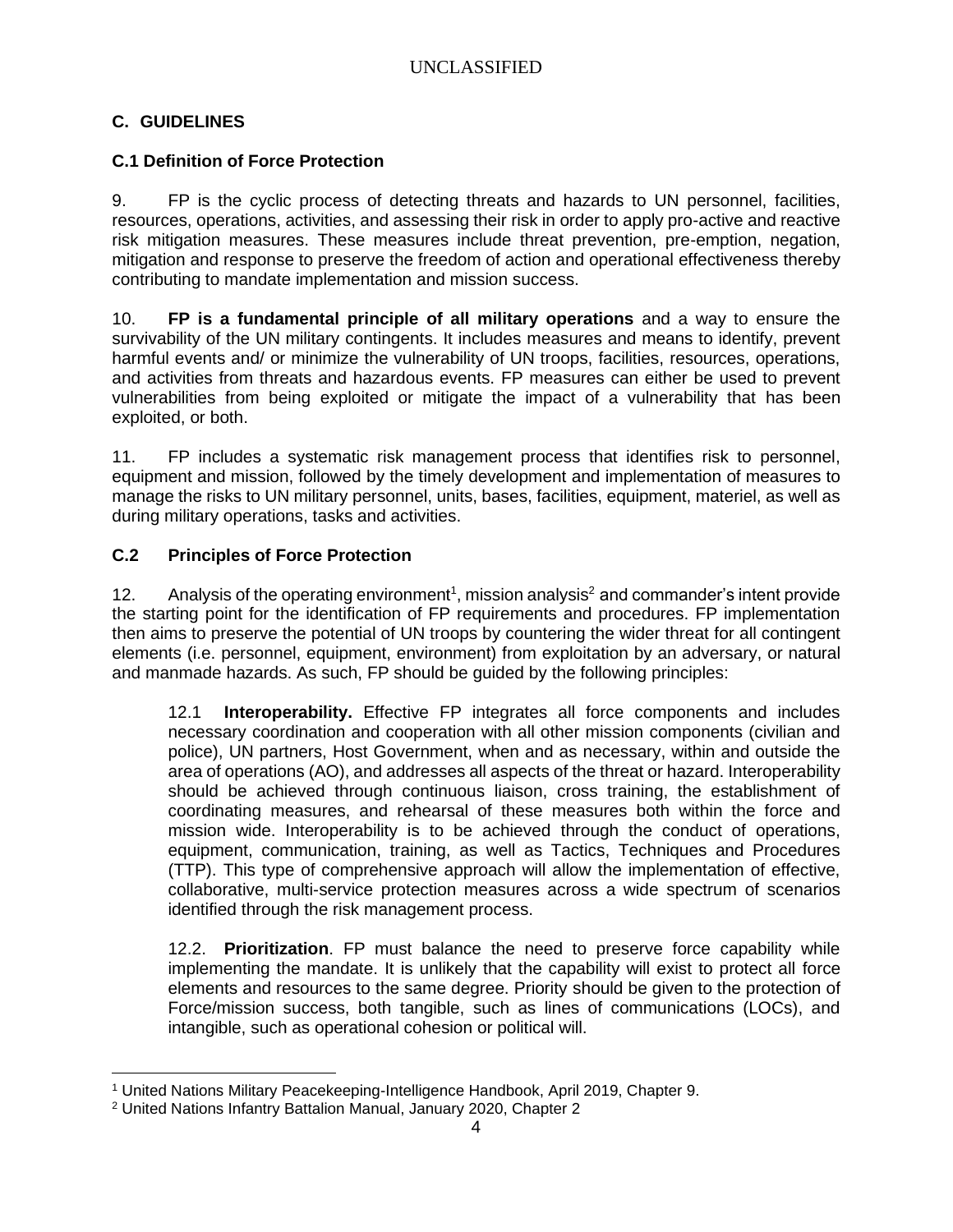12.3. **Flexibility.** FP measures should be developed with the capability to be flexible and respond to a rapidly changing threat while accounting for resource limitations. FP requires flexibility to allow operational forces to develop standards and procedures to ensure individual and collective needs are still met.

12.4 **Unity of Command and Control**. An effective command, control and coordination structure that is inclusive of all force elements is essential for FP. Failure to ensure FP as a result of weak command-and-control structures, incorrect mindset, negligence or insufficient levels of compliance can compromise overall mission success and mandate implementation.

12.5. **Response.** Swift action and/or the quick movement of forces may be required to prevent harm to UN troops or damage to UN equipment. The level of response may be elevated to lethal force depending on the level of threat, principles related to the use of force and respective Rules of Engagement (ROE).

12.6. **Sustainability.** Sustainability includes the ability to maintain a standard level of FP posture over a long period of time. FP efforts shall be sustained at all operational levels and during military operations, engagements, and activities. Sustainability of FP measures ensures that freedom of action of troops in all operational and supporting activities is maintained.

12.7. **Proactive Posture**. A proactive posture should be intelligence-led and dependent on comprehensive risk assessments and the willingness to take the initiative to deter, prevent and respond to threat events. Troops shall maintain the right mindset to ensure a high level of situational alertness and a high operational tempo, physically dominating key or decisive terrain by patrolling, conducting temporary operations and using complementary equipment. A proactive approach to FP is essential and will often involve joint actions implemented through the coordination and synchronization of operations, intelligence, information and outreach activities. Outreach activities should include an assessment of the strength and weaknesses regarding relationship with the local population.

## **C.3 Nature of Force Protection**

13. FP is a basic responsibility during missions and applies to all units especially those that conduct security tasks. Specific protection tasks for UN personnel and facilities shall be defined for each mission in accordance with crisis management arrangements. For further information see the United Nations Infantry Battalion Manual (UNIBAM).

14. FP related activities shall be exercised in full compliance with UN standards of conduct, including ST/SGB/1999/15 on Observance by UN Forces of International Humanitarian Law, mission specific ROE and the mission status-of-force agreement.

15. FP is essential to all operations, and therefore senior mission leadership shall ensure that all military units can defend and protect themselves appropriately against prevailing threats throughout the operational environment.

16. FP shall be cross-organizational and multi-dimensional, providing multi-layered protection of forces and resources. To ensure multi-layered protection, a broad array of integrated functional expertise is necessary, which shall include, but is not limited to: Peacekeeping-Intelligence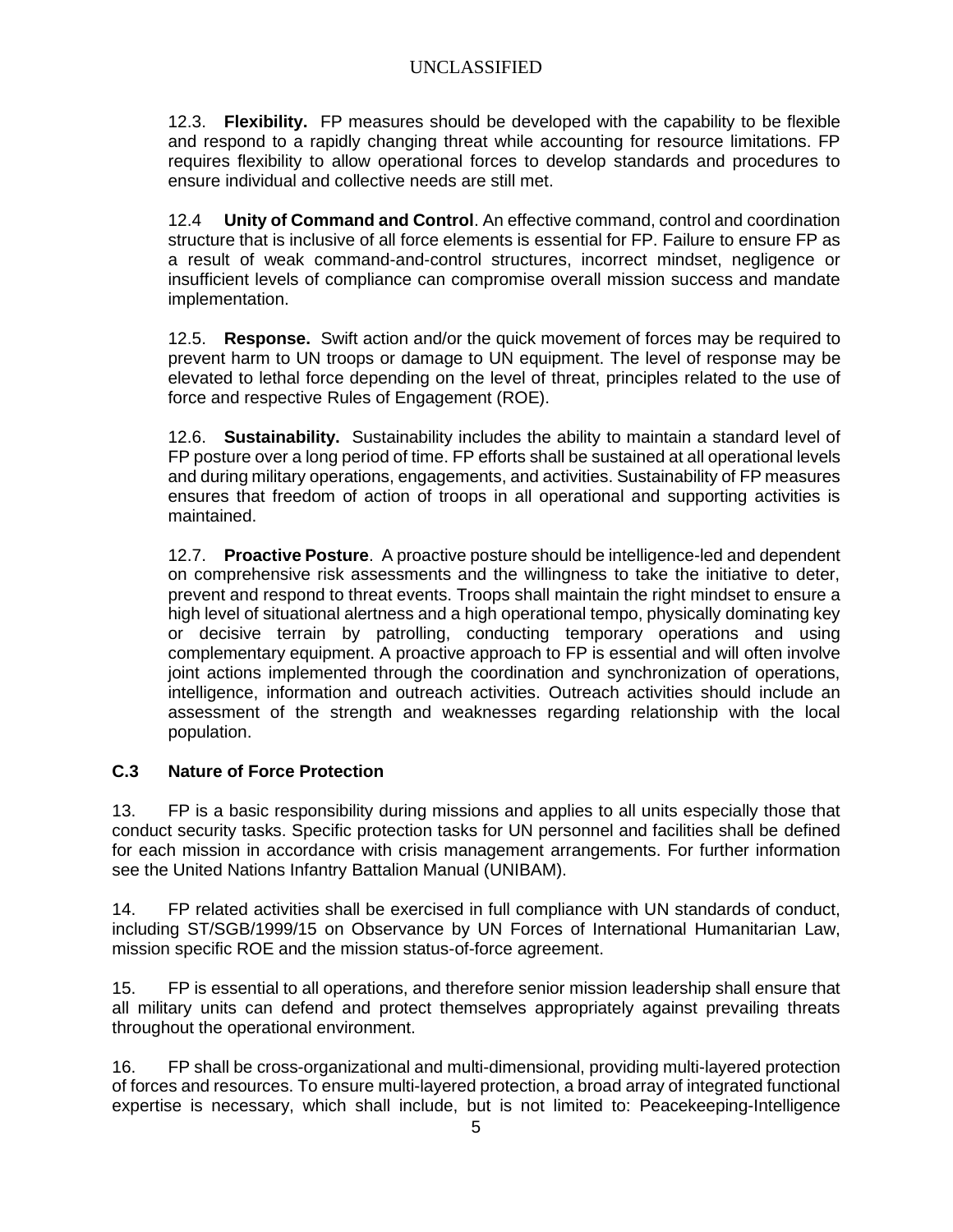collection, analysis and dissemination, deterrence and preventive posture, effective command and control, communication, physical security enhancements, armed defense, law enforcement liaison and a swift but graduated response. In this FP posture, troops shall always be on alert and ready to counter any sudden escalation of threat no matter the existing security state. A breakdown of the basic components to be employed include:

16.1 **Situational Awareness**. Knowledge, understanding and anticipation of a situation through monitoring and reporting of current events, analysis and forward-looking assessments<sup>3</sup> is essential to FP. Situational awareness is an important responsibility of contingents in their area of responsibility (AOR). In coordination with the Joint Operation Centre (JOC), Joint Mission Analysis Centre (JMAC) and Security Information and Operation Centre (SIOC), a comprehensive AOR situational awareness and understanding is required to support the ability of senior mission leadership to identify, prevent, mitigate and/or respond to threats to UN Forces. <sup>4</sup> <sup>5</sup> Situational awareness platforms such as Unite Aware and situational awareness database such as UN Sage Incidents/Events Database System shall be used to record, share, and monitor information on incidents events and movements.

16.2. **Peacekeeping-Intelligence**. Analysis of information, trends and technical intelligence to determine the threats (past, present and future) should be reviewed and analyzed on how best to mitigate these threats. The ability to monitor, gather and share information, analyze, maintain heightened situational awareness and report, with a focus on early warning and response mechanisms, is critical. Continuous access to timely, relevant, accurate, all-source Peacekeeping-Intelligence is central.<sup>6</sup>

16.3 **Prevention/Deterrence**. Prevention/deterrence includes activities undertaken when no specific direct threat has been identified (latent threat). Military contingents should contribute to a general deterrence posture by conducting routine tasks, such as check points, patrols, terrain dominance, information gathering and analysis. They should also strengthen community-oriented approaches and promote engagement with communities in compliance with the "Do No Harm" principle. Since the primary responsibility for the security and protection of personnel employed through the UN system and the organizational property rests with the Host Government, prevention activities can include support to the strengthening of host-state capacities, within the ambit of Human Rights Due Diligence Policy (HRDDP), to respond to threats posed by local non-state armed personnel/ groups to UN troops and property.

16.4 **Effective and Accountable Mechanisms of Command and Control**: It is the responsibility of commanders of all contingents and units to ensure that FP measures are implemented by all subordinates. Commanders shall ensure those under their command understand and comply with the ROE. The Force Commander (FC) is ultimately responsible for enforcement of force protection measures. An effective command-andcontrol structure would ensure the efficacy of FP.

16.5. **Communication**. Communication includes the reporting of information and checking to ensure the message (whatever format) was received and understood.

<sup>3</sup> Policy on United Nations Joint Mission Analysis Center, 2020, page 14

<sup>4</sup> United Nations Infantry Battalion Manual, January 2020.

<sup>5</sup> United Nations Military Peacekeeping Intelligence Handbook, April 2019, Chapter 1.

<sup>6</sup> Ibid. (see footnote 4 and 5).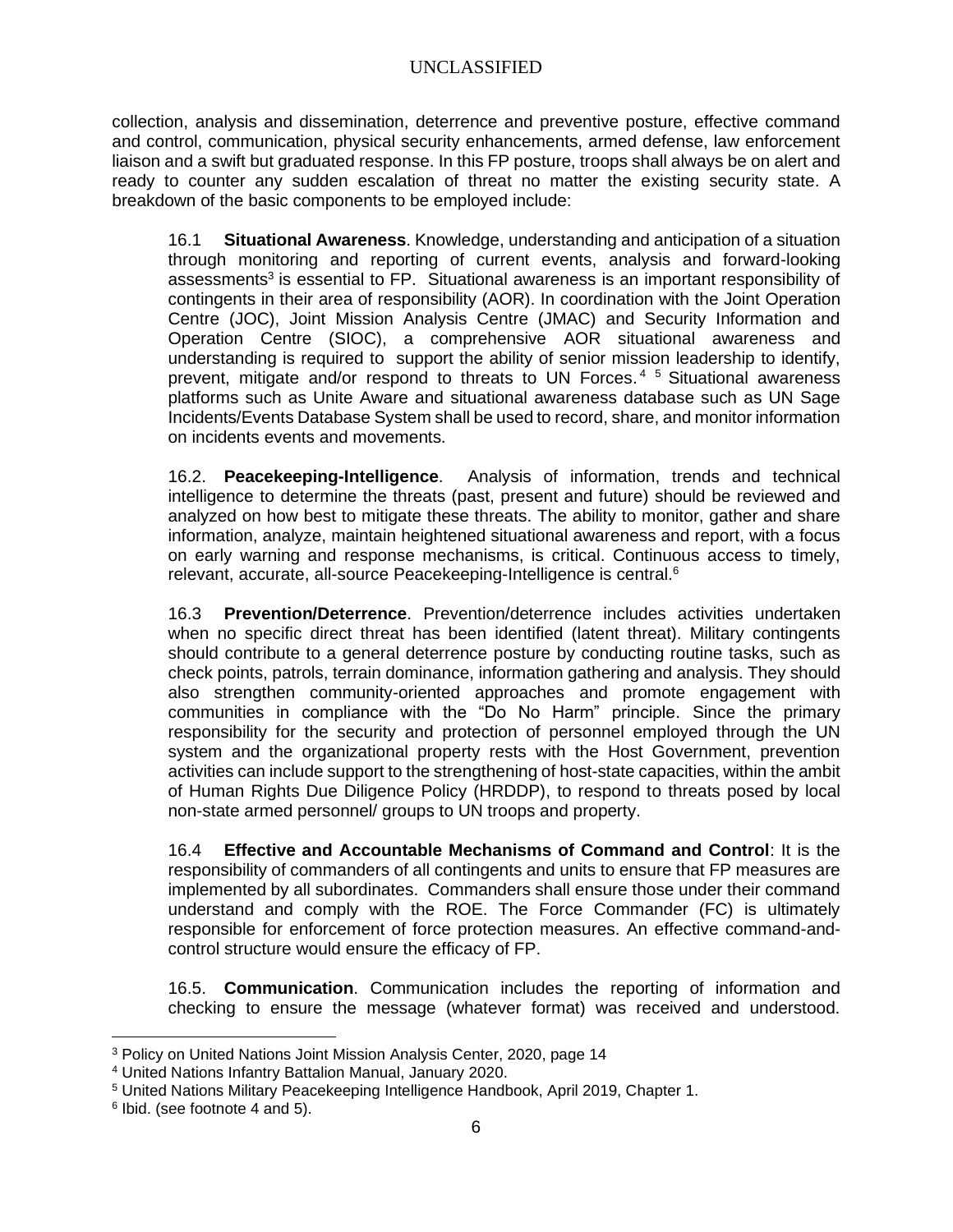Communication channels should be secure to maintain information security and ensure access to critical information is restricted.

16.6. **Physical Security**. Physical security consists of physical measures designed to deny unauthorized access to facilities, equipment and resources and to protect personnel and property from damage or harm. FP physical security requirements may vary from mission to mission and may also evolve over time. Adjustments to physical security requirements will be required based on periodic security assessments. Details on physical security is at Annex A to this guideline and the Contingent Owned Equipment (COE) Manual.<sup>7</sup>

16.7. **Equipment**. FP equipment, coupled with FP measures should allow UN forces to counter equipment, capabilities, TTPs used against UN personnel and facilities. FP equipment might include but is not be limited to portable or vehicle-mounted electronic counter-measure jammers, motion detectors, day and night vision surveillance equipment, tactical unmanned aerial systems (UAS), indirect fire detection sensors, electronic trackers, mine resistant ambush protected vehicles, mine path clearing system, warning systems and various types of movement sensors. The deployment of COE required for FP purposes will be determined on a case-by-case basis informed by the relevant statement of unit requirements (SUR) and mission-specific requirements.<sup>8</sup>

16.8. **Law Enforcement Liaison**. Military contingents shall establish a link or conduit with UN police, Department of Safety & Security (DSS), host nation security forces and other law enforcement agencies.

16.9 **Civil-Military-Cooperation.** Commanders and units should establish reliable, open-minded, trustful and bi-directional contact and communication to the government, governmental organizations and other important role players through the appropriate channels.

17. The relative contribution of the fundamental elements of FP will be determined by the threat, scale of operation and environment. Details of the fundamental elements of FP are at Annex B.

## **C.4 Authority, Command and Control**

18. The FC reports to the Head of Mission (HOM) and is responsible to him/her in the discharge of his/her functions. The FC exercises "UN operational command and control" over all UN military personnel and units in the mission and establishes the military operational chain of command.<sup>9</sup> The FC places military units and individually deployed experts under the command of subordinate commanders, which allows subordinate commanders to assign tasks to forces under their command.

19. FP is a command responsibility and the overall responsibility for FP in the mission area is with the FC.

<sup>7</sup> Manual on Policies and Procedures concerning the Reimbursement and Control of Contingent-Owned Equipment of Troop/Police Contributors Participating in Peacekeeping Missions, page 53and Chapter 3 Annex B and Appendices

<sup>8</sup> Refer to COE Manual, Chapter 3, Annex A (A/75/121)

<sup>9</sup> DPO-DOS Policy on Authority, Command and Control, 2019.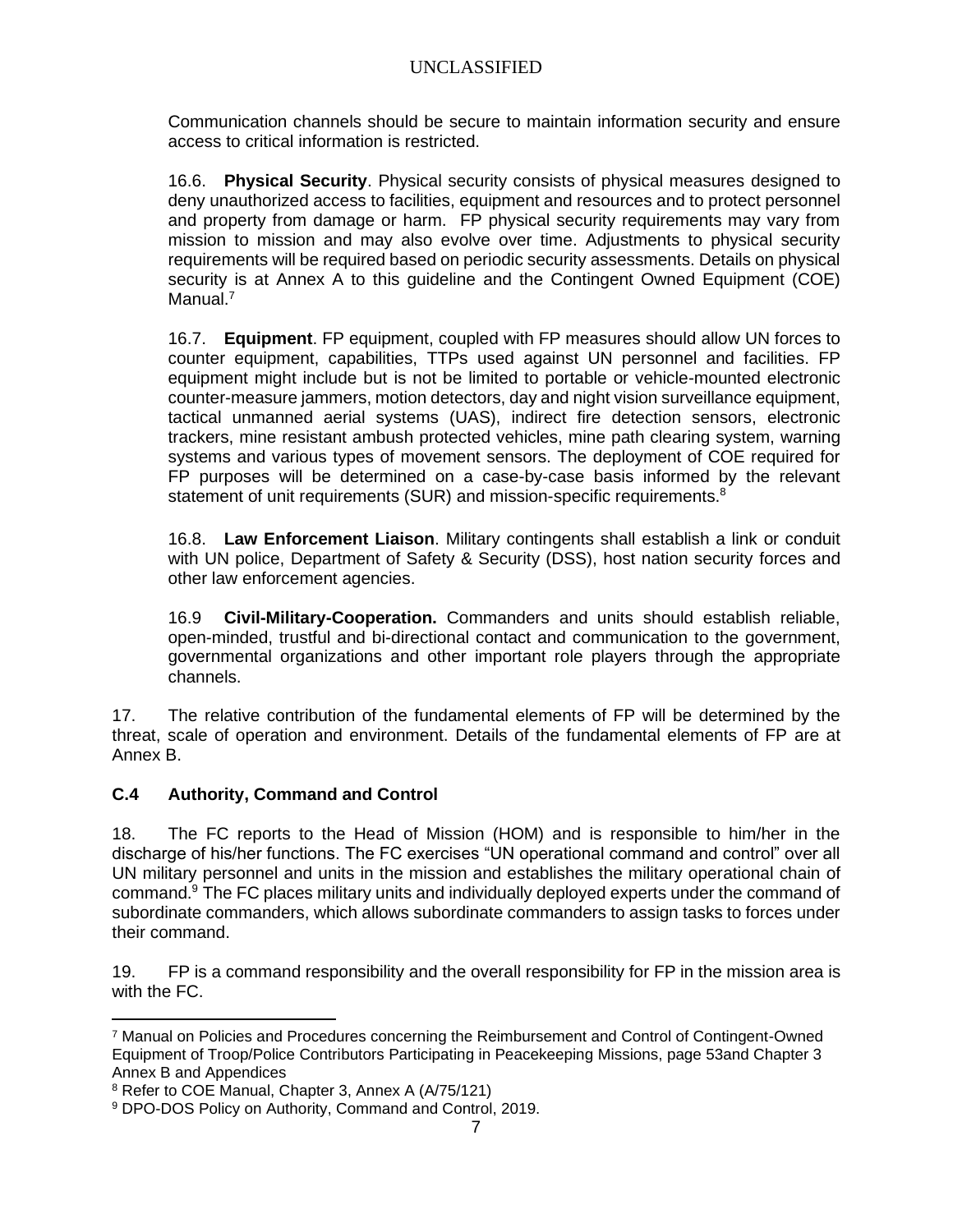20. Subordinate Commanders are responsible for the establishment of FP plans within their sectors/units that meet the intent of this Guideline. Commanders must abide by the alert status as determined by the Force HQ. Subordinate commanders may further impose stricter Alert States (see Annex E) and associated protection measures based on their assessments but may not go below the higher-level command's FP posture without FC's authorization.

21. A working group on FP issues at FHQ is to be led by the Force Chief of Staff (FCOS).

22. A FP officer/focal point should oversee, coordinate, and monitor FP issues (primary focal point for policy and coordination within their HQs) and report any issues or policy changes to the Force Chief of Staff.

## **D. FORCE PROTECTION PROCESS**

23. The FP plan is not intended to replace the Operation Plan (OPLAN) but rather to provide FP planners and commanders with a logical process to successfully manage FP at its lowest practical level.

24. The FP process is to provide military decision makers and FP planners with a methodology to assess threats, hazards, and plan implementable FP measures at all levels. The process consists of mission analysis, threat and hazard identification, risk assessment, development of FP measures, tasks and activities, as well as execution (implementation).

#### **D.1 Mission Analysis.**

25. The UNIBAM provides details on mission analysis. In analysis of the mission, FP planners would focus on FP matters. Any tasks and actions identified through mission analysis that fall within the FP basic components should be covered in detail in a FP annex to the OPLAN.

#### **D.2 Threat and Hazard Identification.**

26. This is the identification of those actors, factors and actions in the operations area that may potentially cause harm. identification consists of providing an objective description of the prevailing security threats and hazards in the area. The FHQ is responsible for identifying threats for the mission area at the operational level. In addition, units must identify threats within their respective AOR.

#### **D.2.1 Threat and Hazard Assessment.**

27. A threat/hazard assessment is the intelligence assessment of threats and hazards in the area of operation. It requires the fusion of information and Peacekeeping-Intelligence from military, police and civilian sources. Threat assessments determine the targets, perpetrators, capabilities, most likely and most dangerous courses of action, and overall intentions of identified threats. While an overall integrated threat assessment is required at the FHQ, Sector commanders should also analyze and disseminate threat information to subordinate commanders focused on their respective deployment area. Additional threat assessments should be conducted at Sector and Unit levels. Threat assessments at Unit level should be communicated to Sector and FHQ.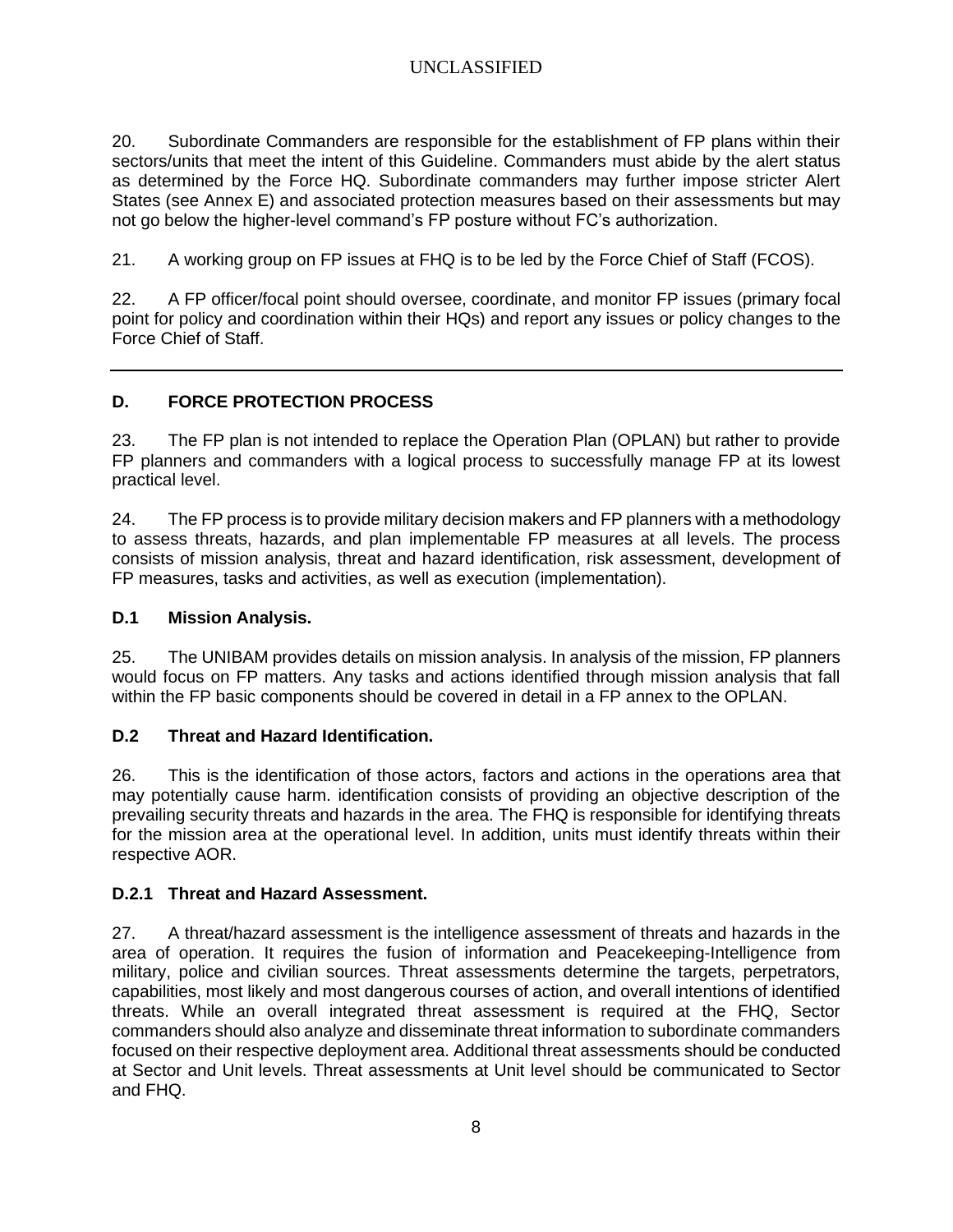- 28. For each threat/hazard, the following elements should be determined:
	- Situation and type of threat (What);
	- Potential perpetrators/hostile actors (Who);
	- Potentially affected groups (Against whom);
	- Areas targeted by possible attack (Where);
	- Days and time attacks are most likely (When);
	- Motivation (Why);
	- Possible movements and tactics of hostile actors (How).
	- Potential effects from weather or environmental conditions/changes

29. Planners should assess the intent, capabilities, and the danger level of potential perpetrators for each identified threat event.

29.1. Intent: Planners should access the intention or disposition of a threat event to cause harm.

29.2. Capability Assessment of Potential Perpetrators or Hostile Actors: Planers should assess threat capabilities to determine the ability of potential threats to cause harm. The assessment should consider threat structure, leadership, professionalism, tactics, weaponry, targeting and logistics.

29.3. Danger level of Potential Perpetrators or Hostile Actors. Each of the potential perpetrators should be assessed for their threat level by looking at their capabilities, intentions and historical background.

30. A threat assessment should be based on accurate and timely peacekeeping-intelligence which serves as the basis for the selection of the proper security alert state and associated FP measures.

31. The threat assessment also provides the FC with situational awareness that reduces the probability of surprise, enhances decision making, and enables effective management of the operational environment thus enhancing the overall effectiveness of the force. Annex C provides a guide for defining the threat environment level (i.e. low, moderate, etc.) in accordance with the UN Security Risk Management Process.

#### **D. 2.2 Vulnerability Assessment**

32. A vulnerability assessment enables planners to determine the susceptibility of personnel, facilities or assets to attack or degradation due to hazards. Planners shall assess vulnerabilities to identify deficiencies and/or weaknesses that render their personnel, bases, facilities, materiel or mission vulnerable to a range of known or possible threats or hazards.

#### **D.3 Risk Assessment.**

33. Commanders at all levels should prioritize threats in order to identify those situations where force protection action or risk mitigation is most needed. This process of prioritizing threats is facilitated by a risk assessment, which determines (a) the likelihood a threat materializes, and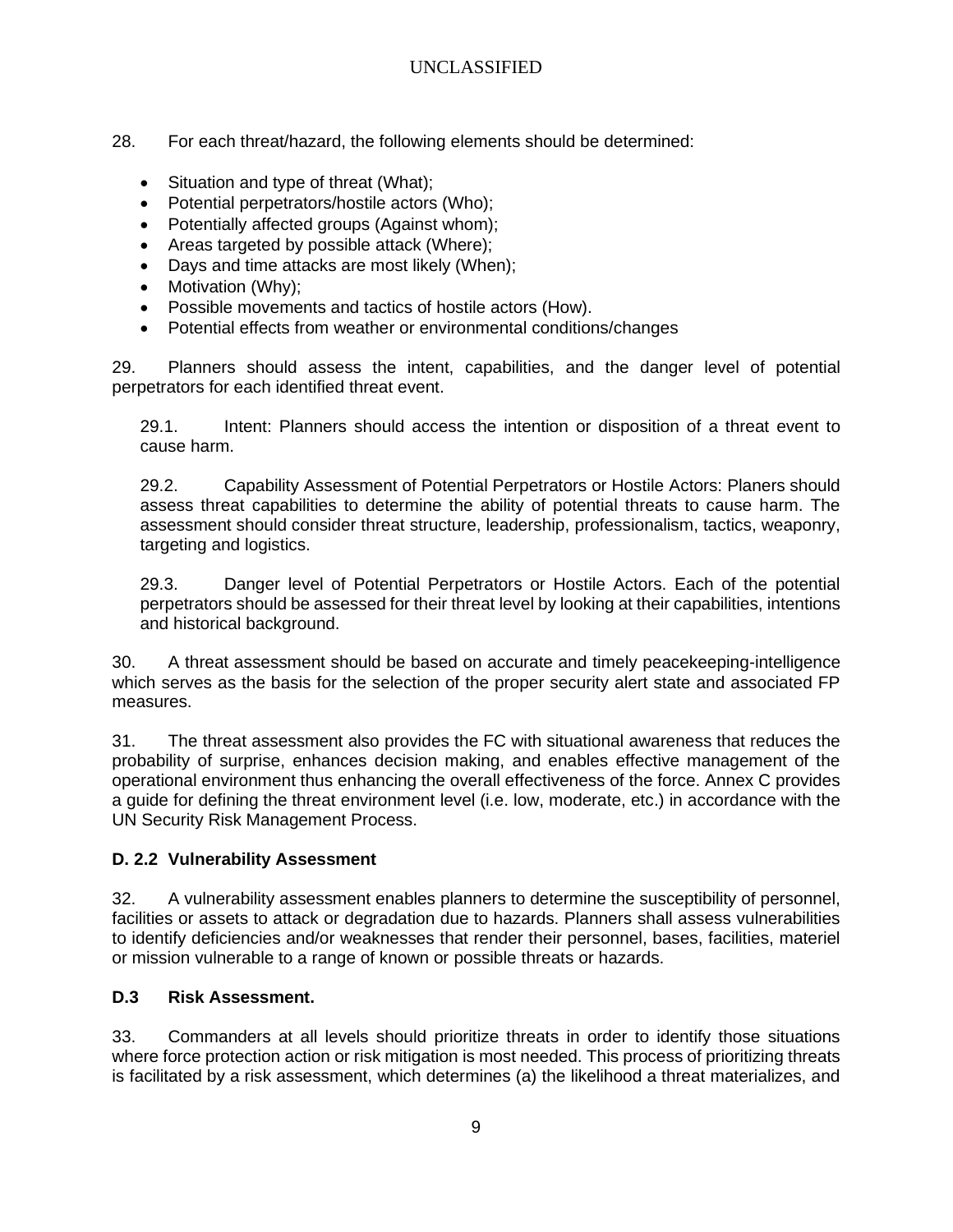(b) the impact the threat would have if it materializes. The combination of these two factors allows commanders and staff to determine the risk associated with each threat identified.

34. The willingness to accept risk is scenario dependent. The risk tolerance/threshold of the force is defined by the FC and or unit commanders according to the capacity of the Force, Unit, Mission's plans or other agreements. The risks from threats and hazards should be continuously re-evaluated to ensure appropriate FP measures are always in place. Although it is not possible to protect every asset against every threat all the time, those assets identified as "critical to the mission" shall be protected as a first priority.

35. Risk assessments as well as visual tools such as tables and maps, need to be updated routinely or whenever the situation in the area of operations changes. The FHQ/SHQ should maintain a Risk Analysis Matrix table, units should consult with the higher headquarters when compiling their risk assessment. See Annex D for more details.

## **D.4 Develop Force Protection Measures, Tasks and Activities**

36. Following a risk assessment, FP measures, tasks and activities should be identified, developed and analyzed. After FP measures are put into place, hazards are re-assessed to determine any residual risk. FP measures, tasks and activities are to prevent, pre-empt and negate, identified threats with the aim to reduce or eliminate the risks posed on the force. FP measures should reduce the likelihood and impact of the threats and hazards identified.

## **D.5 Execution/Implementation**

37. Once the FP measures, tasks and activities are developed they are to be implemented. This is achieved by converting FP controls into clear and simple execution orders, establishing proper authorities and accountabilities and providing the necessary support to implement while remaining fully aware of any residual risk. The implementation plan should have clear responsibilities for each component of the force. Some measures and activities related to assigning alert states, dress codes and vehicle movement codes are described in Annex E.

38. FP planning should culminate in a clear implementable plan as an Annex to the OPLAN, and subsequently translated into fragmentary orders (FRAGOS), standard operating procedures (SOPs), directives and instructions for implementation. Mission specific FP SOPs should have specific measures of FP for bases, patrols, convoys, etc.

39. Each level of command is required to implement FP measures, tasks, and activities based on the mission and threat situation. The same measures, tasks, and activities may not necessarily be implemented by all units in the same theatre. Therefore, coordination is necessary across all levels to provide adequate and synchronized FP.

## **D.6 Monitor and Review.**

40. Monitoring and reviewing should occur throughout the FP process to review actions, identify new weaknesses and to make changes or adjustments based on changing situations or events. Periodic reviews are required to validate the effectiveness of the FP plan.

41. Monitoring and reviewing ensures FP measures, tasks and activities are implemented and executed in a standardized manner and that a feedback mechanism is in place. Review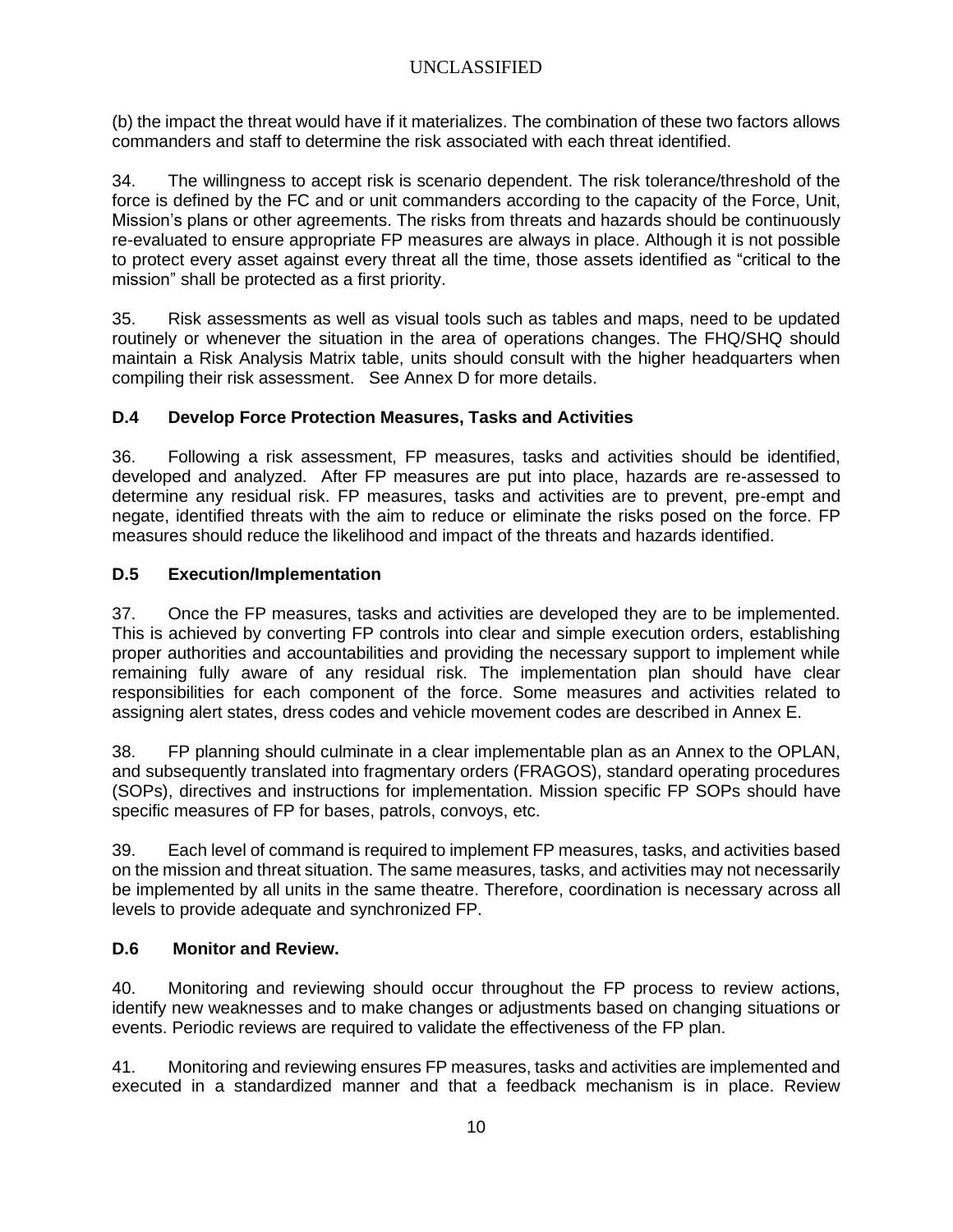tools/means such as FP evaluations, surveys, and exercises should be used to identify FP deficiencies and shortcomings.

42. Accurate reporting and feedback mechanisms ensure timely resolution of identified weaknesses. Lessons learned/identified, and best practices identified should be shared across the FP stakeholder community through FP after action reviews, end of mission reports, briefings, doctrine development, training, and exercises. Commanders and staffs at all levels should continuously monitor threats, hazards, vulnerabilities and their own FP posture, and immediately take appropriate corrective action when required. The FP process is described in Figure 1 below. Details of the UN Security Risk Management Process is outlined in the Security Risk Management Manual (2019).



**Figure 1: Force Protection Process**

## **E. PROCEDURE**

#### **E.1 Force Protection Planning**

43. FP planning is the procedure of identifying necessary measures to reduce or mitigate threats, hazards, vulnerabilities and risks in a mission or operational area. FP should be a key consideration in all peacekeeping operations, thus military contingents shall factor in FP at the outset of the planning process in a mission.

44. FP planning should include identifying a full range of threats and hazards across the range of operational activities. Based on the identified threats and hazards, FP measures should be integrated into all plans and contingency plans. During the pre-deployment phase, threats and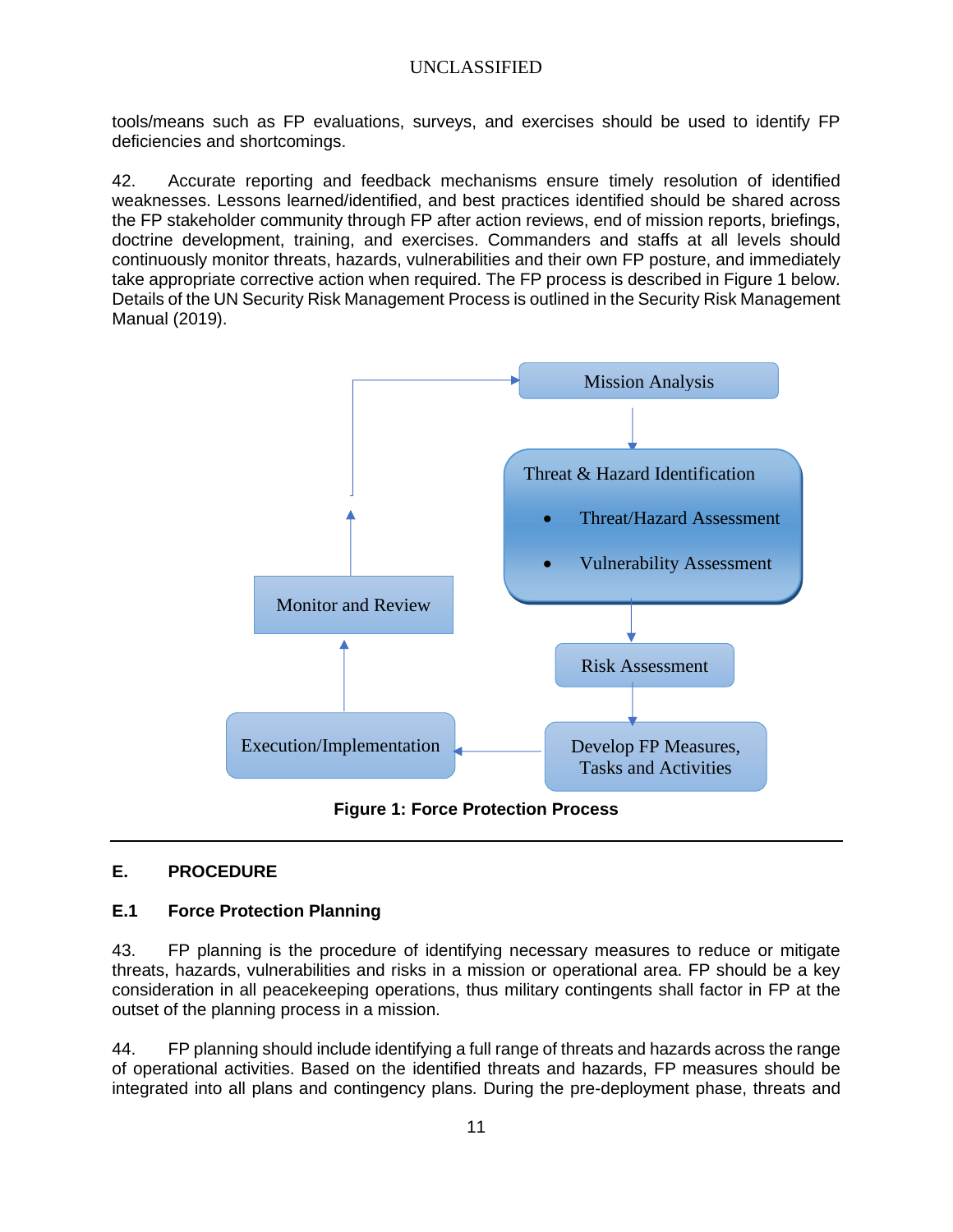hazards should be identified and planned for by the TCC providing its troops with the appropriate FP assets and capabilities required during deployment. The threats should be constantly analyzed and new threats identified to determine if FP measures remain adequate or require adjusting, and during post-deployment, lessons should be identified and incorporated into future national planning processes.

45. FP plans should establish the FP organization, command and control, delineation, appropriate resources and capabilities required, mitigation measures, responsibilities and be incorporated into the conduct of operations. Annex C identifies possible threat environments across six levels from low threat to extreme threat.

46. FP planning considers threat and vulnerability assessments to provide a basis for determining FP measures, mitigation, tasks and activities that should be planned for in protecting personnel, facilities and critical assets in each respective mission or threat environment.

47. All commanders shall contribute to the Mission wide protection planning process. The wider protection plan of the mission includes non-military personnel, contractors, civilians and non-governmental organizations and their facilities which by UN mandate or agreement are entitled to protection by UN forces. The FP planning process should not only focus on physical protection of a base or convoy but should be all-inclusive, and include potential threats such as, but not limited to, medical and environmental exigencies, fire and lightning, explosive ordnance, Chemical, Biological, Radiological and Nuclear (CBRN), cyber and information technology threats. Though each FP plan relates to a particular environment, it should consider missionwide/strategic level risk mitigation measures to ensure standardized protection against crosscutting threats in the mission. These FP plans should be reviewed periodically or as necessary to assess continuing applicability to the nature/level of threat or vulnerability in order to mitigate the risks and plan effectively. FP plans shall ensure assets identified as critical to the mission are always protected. **Proper FP planning will help commanders achieve the required balance between risk mitigation and mission accomplishment**.

48**. Operating Base Force Protection Plan.** While planning the establishment of an operating base (temporary or permanent), appropriate UN senior leadership shall assess and consider the emplacement of effective physical security measures early in planning process. Base FP plans should be developed and integrated during the planning process that establishes an operating base. The FP plan will vary according to the operating environment but should generally be comprised of a threat scenario encompassing non-compliant armed groups, terrorist actors with asymmetric capabilities, armed conflict, crime and a vulnerable local population. An operating base should be sited to maximize FP and should be capable of deterring, detecting and denying unwanted access to UN facilities or advance. Commanders shall ensure consideration for defensive planning in preparation of bunkers; protection for accommodations, sectors of fire; establishment of entry control points; utilization of sensors etc. as outlined in the UNIBAM.

49. **Assets (Facilities/Equipment/Materiel) Force Protection Plan.** Requirements of FP for facilities, equipment and materiel will vary according to the operating environment, threat and location of assets. Plans should include measures, tasks and activities to protect assets organic to unit and any assets that have been attached to it by higher level. Planning should include considerations for appropriate blast protection and explosive detection capabilities such as explosive detection dogs or chemical detectors.

50. **Convoy and Escort Force Protection Plan.** Threats are usually more pronounced during mobile operations and in some missions, most of the casualties occur via asymmetric and IED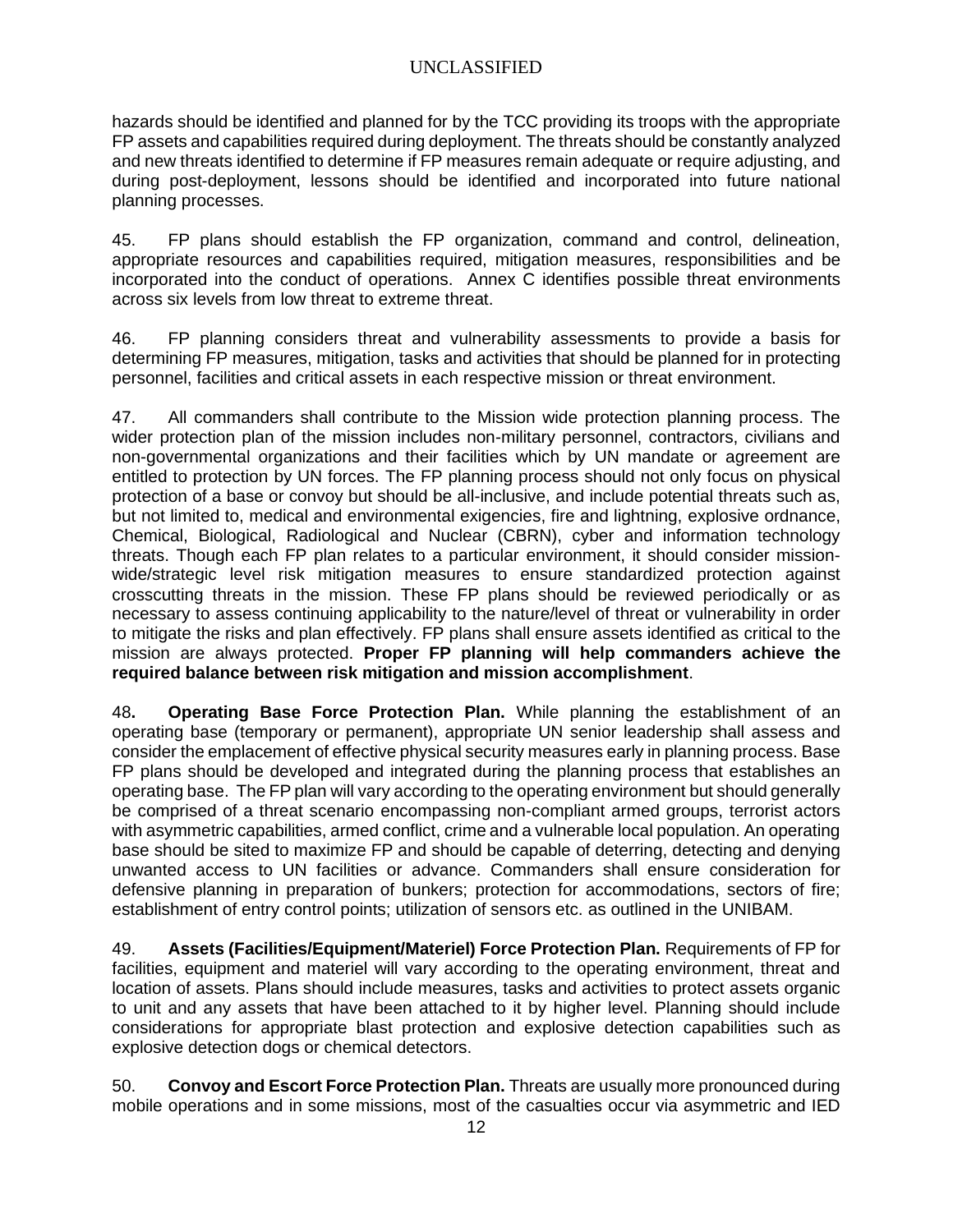attacks during movements.<sup>10</sup> Assessments and planning of convoy/escort operations requires support, coordination and cross-communication between all security components and FP stakeholders. Planning for convoy/escorts should always identify the potential threats along the route such as ambushes, indirect fire, IEDs, land mines or other explosive devices that may be encountered during the operation.<sup>11</sup> Planners should consider measures to counter the identified threats by identifying primary and alternative routes, random timings, providing a stand-by quick reaction force, share intelligence reports around the areas of movement, use of relevant equipment (refer to COE manual) and vehicle movement codes. **Plans should include route clearance patrol when the threat warrants it.**

51. **Patrol Force Protection Plan.** Proactive patrolling by day and night in order to dominate the environment and ensure Protection of Civilians and mandate implementation is a critical task. FP plans shall include personal security and protection of troops on patrol as well as possible threats from small arms fire, IED, land mines and indirect fire. Patrol plans should include considerations for different times and different routes so that a pattern is not established. In integrated patrols, (military with police and or civilian guard), planning should include considerations for risk tolerance/threshold and the protection of other components in the integrated patrol.

52**. Checkpoint Force Protection Plan.** Depending on the situation, checkpoints may include UN Police and/or local police as well as security experts from the civilian components of the mission Requirements for FP at a checkpoint would vary according to the operating environment and threat. FP Plans should at the minimum include considerations for adequate cover, and fields of fire.

## **E.2 Contingent Force Protection Planning**

- 53. Military contingents should be able to:
	- Ensure individual and collective FP to all force elements in the AOR, whether such force elements are mobile or static.
	- Maintain its bases in a state of good condition and repair.
	- Ensure planning considerations for FP are in line with the mission concept of operations (CONOPS).
	- Develop and implement FP measures and activities consistent with identified threats, both direct and indirect. FP personnel (together with engineer unit/personnel) plan responsive and preventative measures, including planning calibrated responses that minimize collateral damage.
	- Develop and rehearse contingency plans for operating base (temporary/permanent) protection, including conducting emergency drills or simulated scenarios about reaction to hostile actors, adversary attacks, fire-fighting drills, and natural disasters.

<sup>10</sup> Lieutenant General (rtd) Carlos dos Santos Cruz report on Improving Security of UN Peacekeepers: We have to change the way we do business. December 2017.

<sup>11</sup> Guidelines on Improvised Explosive Device (IED) Threat Mitigation in Mission Settings. Para 23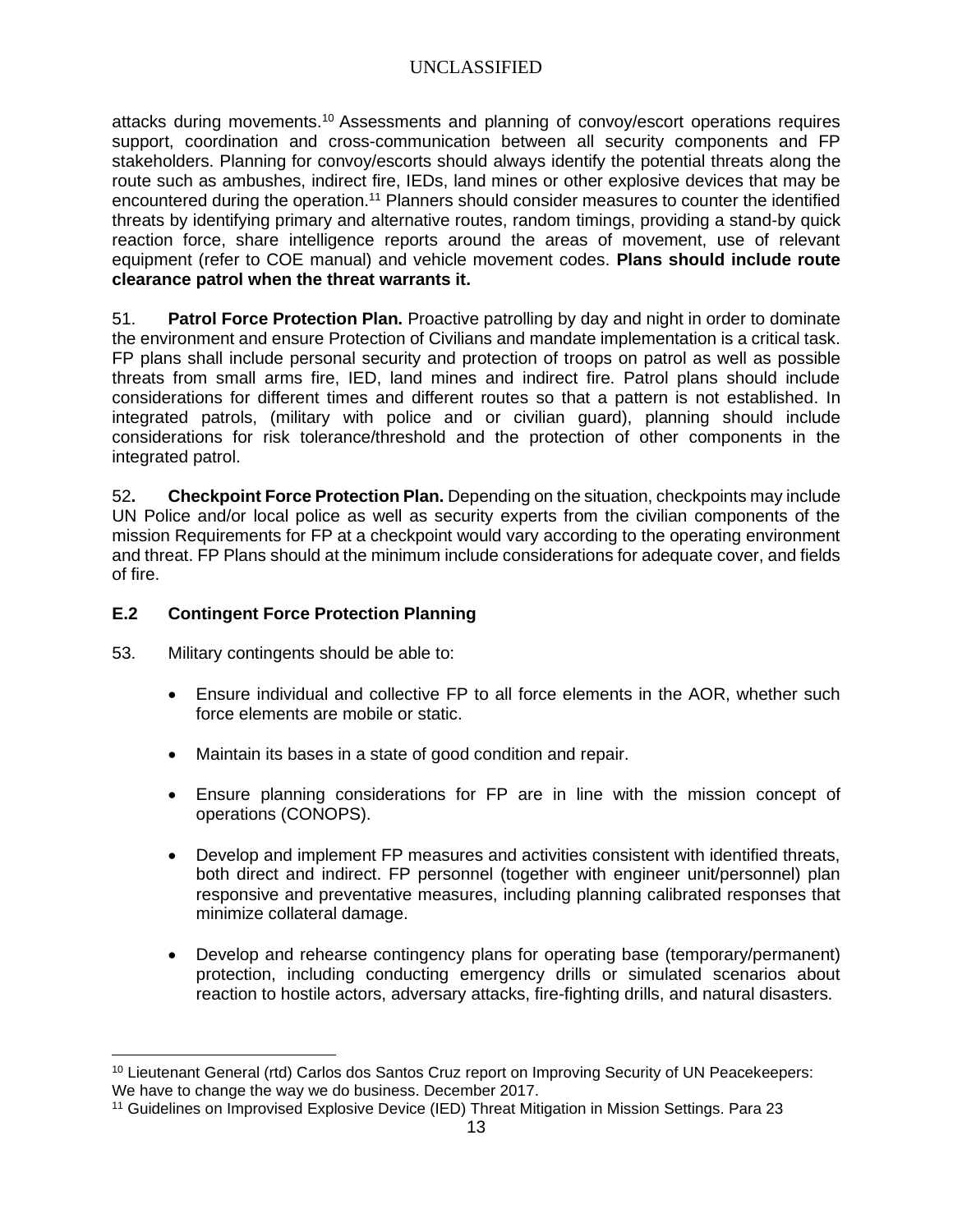- Develop and rehearse contingency plans, including table-top exercises or stand-to drills and reaction to adversary attack/ambush.
- Ensure FP plan is provided to FHQ/SHQ and report any adjustments made to the plan. All changes to alert states, dress codes etc. should be reported and it should be ensured that they do not fall below the minimum levels (as set by the FC). See Annex E.

## **E.3 Force Protection Training**

54. Appropriate FP training for military personnel is vital to the survivability of troops and the success of any mission. Training should include Pre-deployment training, Induction and Ongoing trainings such as refresher trainings/activities/drills/workshops.

55. Individual and collective pre-deployment training remains a national responsibility under General Assembly resolution A/49/37 and in accordance with the Policy on Training for all UN peacekeeping personnel. Induction and ongoing training of the military component, supported by a meaningful evaluation and assessment process, is the responsibility of the Force, Sector and Unit Commanders. DPO and DOS play a role in peacekeeping training, by developing relevant doctrinal concepts and standards as well as providing supporting pre-deployment training materials and follow-up in-mission training coordinated by the mission's Integrated Mission Training Centre.

56. The scope, type, methodology, length, frequency, and execution of all FP trainings should be conducted in accordance with UN standards and mission specific guidance. FP trainings should be comprehensive and designed with a threat-based approach. FP training modules should be tailored to the unit's AOR to the best extent possible. It should include intentional and unintentional threats, including direct and indirect attacks to static or mobile positions, IED action, land mines, explosive remnants of war, natural disaster, fire safety<sup>12</sup>, CBRN awareness, spread of infectious diseases among others. Maintaining IED and CBRN awareness is important whether the threat is present or not within a specific mission at the time of deployment. Training should include awareness on IED emplacement identification and route clearance operations. For more information see DPO-DPPA-DOS Guidelines on Improvised Explosive Device Threat Mitigation in Mission Settings. Pre-deployment training should ensure that forces are interoperable with UN forces, mission elements and security entities once deployed.

57. Upon deployment, induction training and awareness generation sessions should be conducted to reinforce some of the pre-deployment training and planning efforts and is critical to the integration of FP procedures on a multinational/multidimensional level. All personnel should be briefed, as a minimum, on the location-specific and mission-wide threats and be conversant with the early warning indicators and mechanism as well as the risk mitigation actions in place.

58. In-mission FP training should include joint training and synchronization of procedures with other UN components to support interoperability and an integrated approach. Joint training should be conducted as a minimum, quarterly and done in collaboration with UNDSS. Training should include adaptive tactical and contingency planning and should be threat-based and within the available resources.

<sup>12</sup> United Nations Fire Safety Guidelines-United Nations Security Management System (UNSMS) 28 June 2021.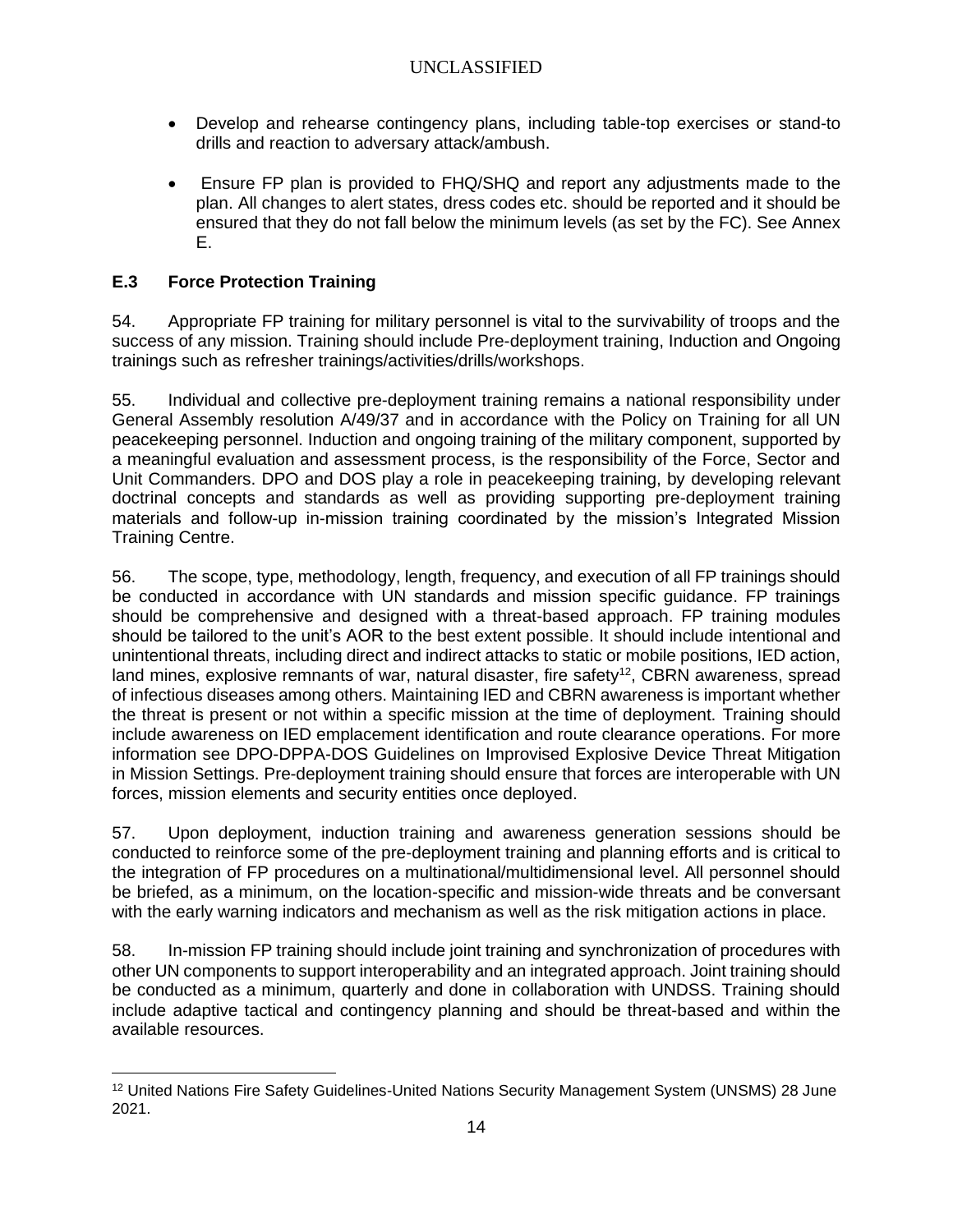59. Military units should conduct, as a minimum, monthly FP exercises that include rehearsals for FP scenarios such as defense plans for mobile and static operations, insider threat, direct attack, etc. and all possible preventive and reactive risk mitigation actions and measures.

60. During operations or under high-risk situations, troops may require higher frequency of rehearsals and review of their defense and protection plans.

## **E.4 Evaluation and Validation of Force Protection**

61. UNHQ should ascertain TCC preparedness during possible assessment and advisory visits, and the pre-deployment visits (PDVs) based on standardized criteria<sup>13</sup> in advance of each contingent's induction, in line with the Operational Readiness Assurance and Performance Improvement Policy.<sup>14</sup>

62. The FC should ensure FP is evaluated during deployment of units/contingents. Evaluations should include physical security measures, equipment, information security, and the proactive security measures practiced by units. Force and sector commanders should review and, if validated, approve the defence plans of their subordinate units. In some cases, the FHQ and SHQ should inspect the readiness of their units to be protected, while static and mobile.

63. Validation of FP is to be conducted during rotation of contingents through self-certification by the TCC and in special occasions (if mandated by the USG or Military Adviser) through a UNHQ team. Validations should examine the After-Action Reports and Lessons identified from recent security related events in the Mission and validate the mitigating measures implemented by the Unit. Validation should examine the effectiveness, adequacy and scope of the overall FP plan, ensure that risk controls are implemented to standards and ensure that a feedback mechanism is in place.

64. In each mission, a Force Protection Assessment (FPA) is to be conducted quarterly in collaboration with UNDSS and a corresponding FRAGO released with orders and records of any remedial action required. The FPA should be conducted regularly with a focus on identified threats and the mitigations measures as well as potential new threats. After every FPA, the FP SOP should be reviewed as necessary. The FPA should address the following areas:

64.1. **Plans and Training**. Plans should include ways of implementing FP, procedures and plans for the conduct of regular FP exercises. A FP plan as described above in Section E.1 of this Guideline should be prepared. A review of overall security awareness and assessment of the ability to train individuals and teams prior to travel, convoy movements or deployments elsewhere in/out of the AOR should be included in the plan.

64.2. **Command, Control, Communications, Computers and Intelligence (C4I)**. Review unit and/or mission C4I arrangements to confirm that adequate facilities and procedures are in place. Reviews should include operational status of both technology and equipment and operators' capabilities; basic communication means should be functional, networks should be up to proper security requirements, and personnel who require access to information systems (such as Unite Aware) are properly vetted, trained and know how use the system. Daily radio checks should be conducted in order to verify communications between units, sectors and

<sup>13</sup> Standardized criteria can be directly requested from the Office of Military Affairs/ Military Performance Evaluation Team (MPET) who maintain a database.

<sup>14</sup> ORA Policy ref.2015.16/UN DPKO/DFS/01 Jan 2016.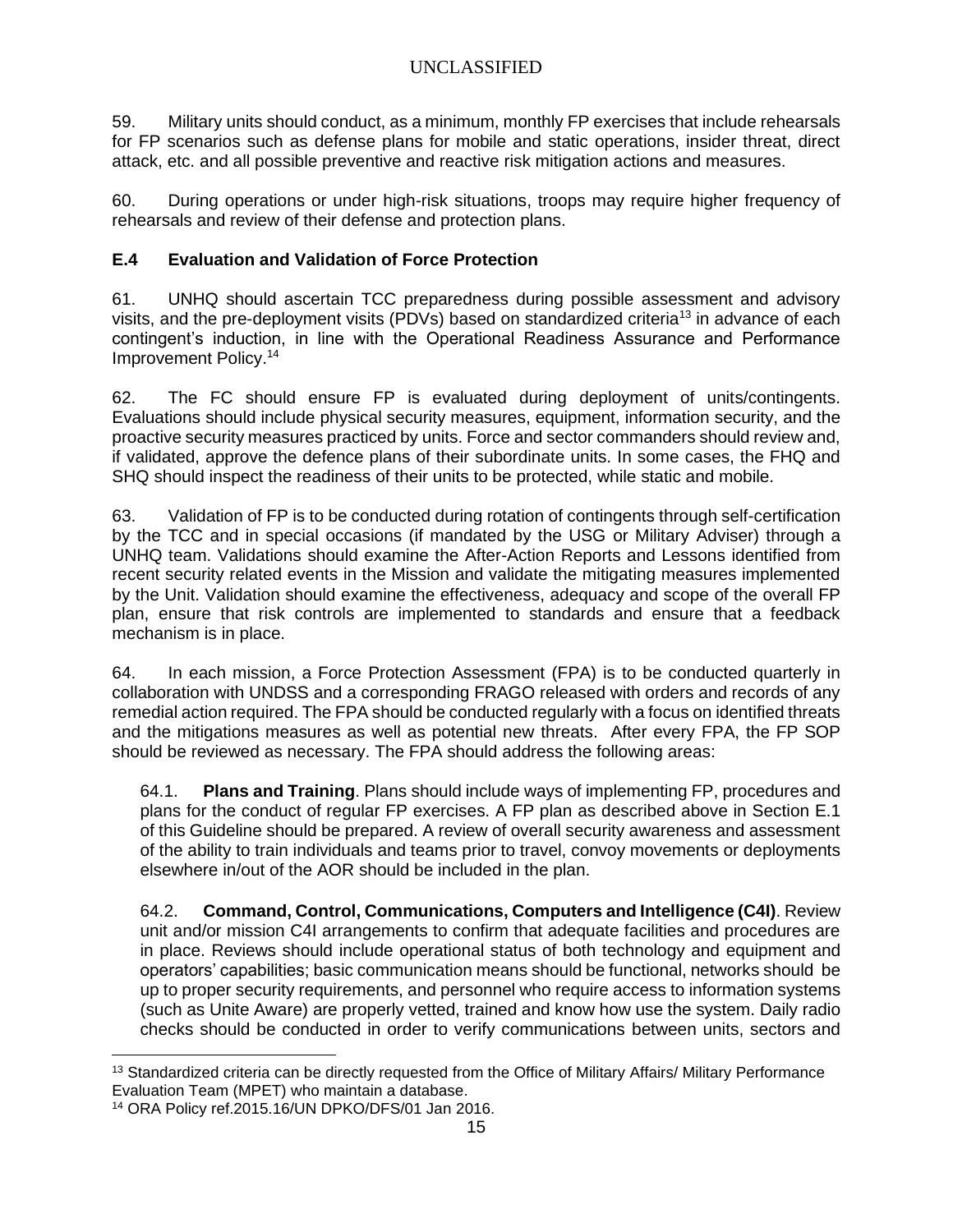respective HQs in mission area. Stand-by satellite phones are to be part of the communications equipment inventory for every unit as an emergency communication system. Information security should be safeguarded by complementary procedural, personnel, physical, and information security measures. Measures may include, but are not limited to communications security, emission security, and computer systems security.

64.3. **Early Warning and Intelligence**. Threat intelligence support should include the ability to receive and disseminate threat information, and how threat information supports implementation of appropriate FP measures.

64.4. **Inter-unit Coordination and Cooperation**. Integration of local community, host nation, neighboring units and tenant organization information into FP plans. Evaluate the level of support and integration of all elements in and around an activity or installation in order to enhance FP measures in a mutually supporting manner and to respond to any situation or threat/hazard. Additionally, review the status of agreements in effect to formalize these arrangements.

64.5**. Perimeter Integrity**. Consider physical security techniques and facilities to include perimeter security, intrusion detection devices, entry access control, fences, lighting, barriers, alarm systems, and other means that can increase the level of security.

64.6**. Infrastructure.** Review infrastructure and assessment against known threats to ensure that adequate infrastructure is available and afforded appropriate security measures.

64.7**. Information Security and Operational Security**. Ensure that procedures are in place to protect information and that SOPs are enforced. Periodic training should be emphasized to ensure understanding.

64.8**. Mobility**. Review procedures for the preparation, planning, conduct of, and equipment requirements for movement within the AOR.

64.9**. Fire Plan**. Review fire plan (direct, indirect, illumination) and associated assessment against the pending threat. Review should include evacuation plans.

64.10**. Aircraft Operations** Review procedure for protection of helipads and support to aircraft movement. Review to include physical security measures, equipment support, adequate lighting and number of personnel.

64.11. **Medical Provision**. Ensure there is adequate provision to respond to health threats and hazards. Provisions should include preventive measures against diseases.

64.12 **Reinforcement** Review arrangements for reinforcement or quick reaction units**.**

64.13 **Recuperation**. Review arrangements for recuperation. Provisions to include minimum effective timing and reconstitution of units and equipment before subsequent operational deployment.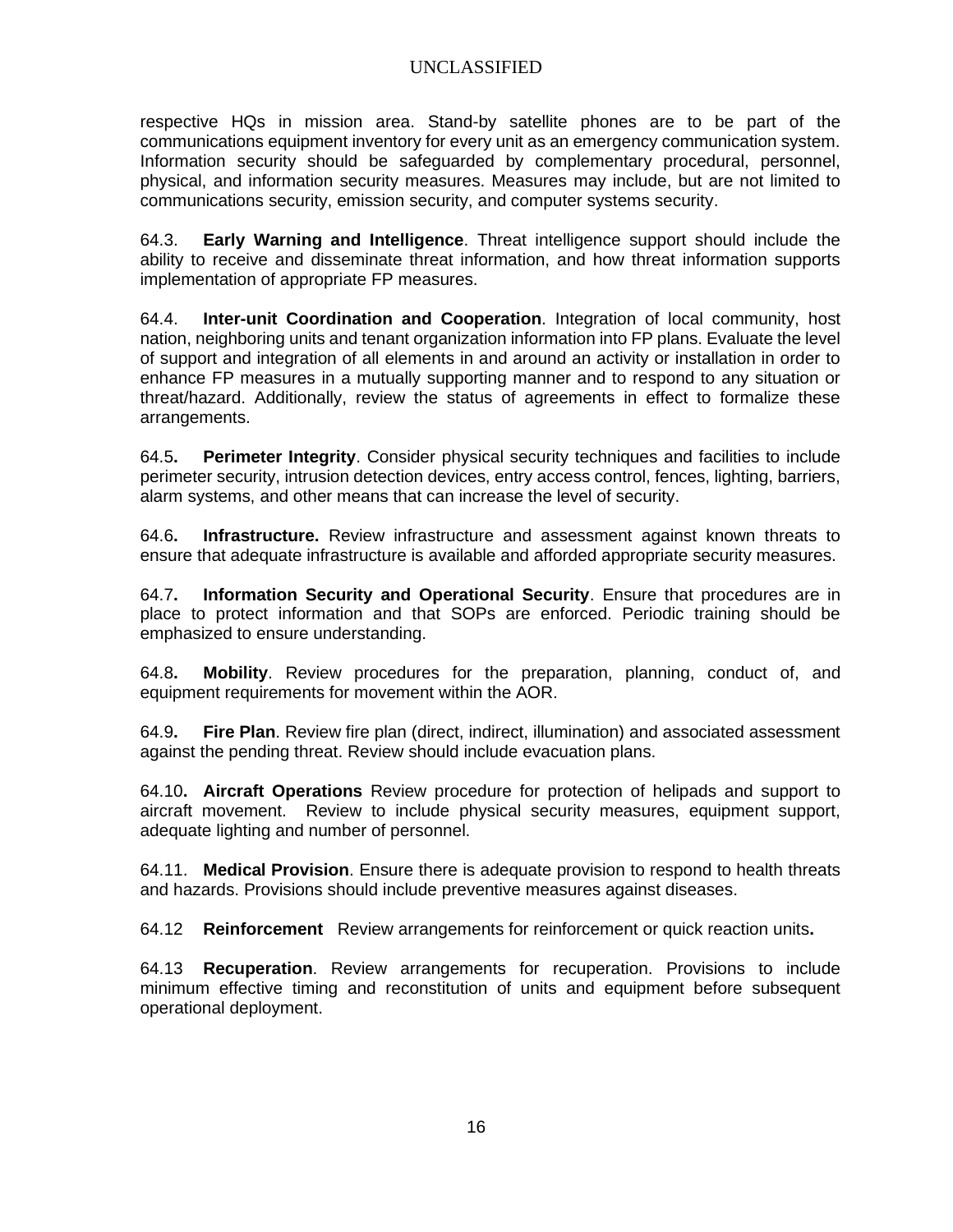## **E.5 Force Protection Organization/Coordination**

65. FP require forces to have robust and flexible command and control capabilities. It demands, the effective coordination of all FP basic components and related assets. The FC, sector and unit commanders must provide clear FP direction and guidance at all levels of command to initiate operations planning and provide consistency in applying FP measures, tasks and activities. Mission specific FP SOPs and directives should specify FP procedures from the identification of threats to the response phase along with, associated task elements, equipment, and infrastructure for FP. The FP organization at battalion, sector and FHQ levels should be Command led and include early warning and control centers, response coordinating officials, quick response forces as well as sustainment and reinforcement elements. There should be interconnections and cooperation between the FP organizations at unit, battalion, FHQ and Mission levels. It is essential that authorities, responsibilities and accountability for FP be clearly articulated at all levels of command

66**. The Force Protection Advisory Group.** The Mission Force Protection Advisory Group (FPAG) is an entity established to coordinate all FP issues. FPAG receives information/intelligence support from the Information Community through the Threat Assessment Group (TAG). The military component is part of the FPAG in each mission. The FPAG consists of the security decision makers, UNDSS, Military component, Police component and other mission elements including the JOC, JMAC and Mission Support.

## 67**. Force Protection Working Group.**

67.1. Each FHQ should constitute a Force Protection Working Group (FPWG) consisting of FP Focal Points from all units, sector focal points within AOR and Force HQ elements. Similar WGs should be constituted at the Sector level and provide inputs to the FHQ FPWG. The FPWG will be multi-disciplinary and is required to provide assessments and recommendations to the FC and the FPAG on all FP issues as well as monitoring the implementation of required measures. The structure of the FPWG should consist of representatives from deployed units, Operational Effectiveness Inspection Team and any other relevant teams (JMAC, JOC etc.) to ensure reviews and assessments are conducted in the context of the whole Mission. Composition and responsibilities of working group are at Annex F.

67.2 The WG should collate inputs relating to threat, risks, vulnerabilities and measures to be taken throughout the AOR. The FPWG outputs should include alert state recommendation, FP measures to be adopted/reduced and training recommendations.

67.3 FPWG meetings should be conducted monthly while the threat environment, risks, mandates, etc. may be considered in determining the frequency of meetings.

## **F. ROLES AND RESPONSIBILITIES**

68. The FC is responsible to ensure all formed military units develop and implement comprehensive FP measures and activities consistent with identified threats.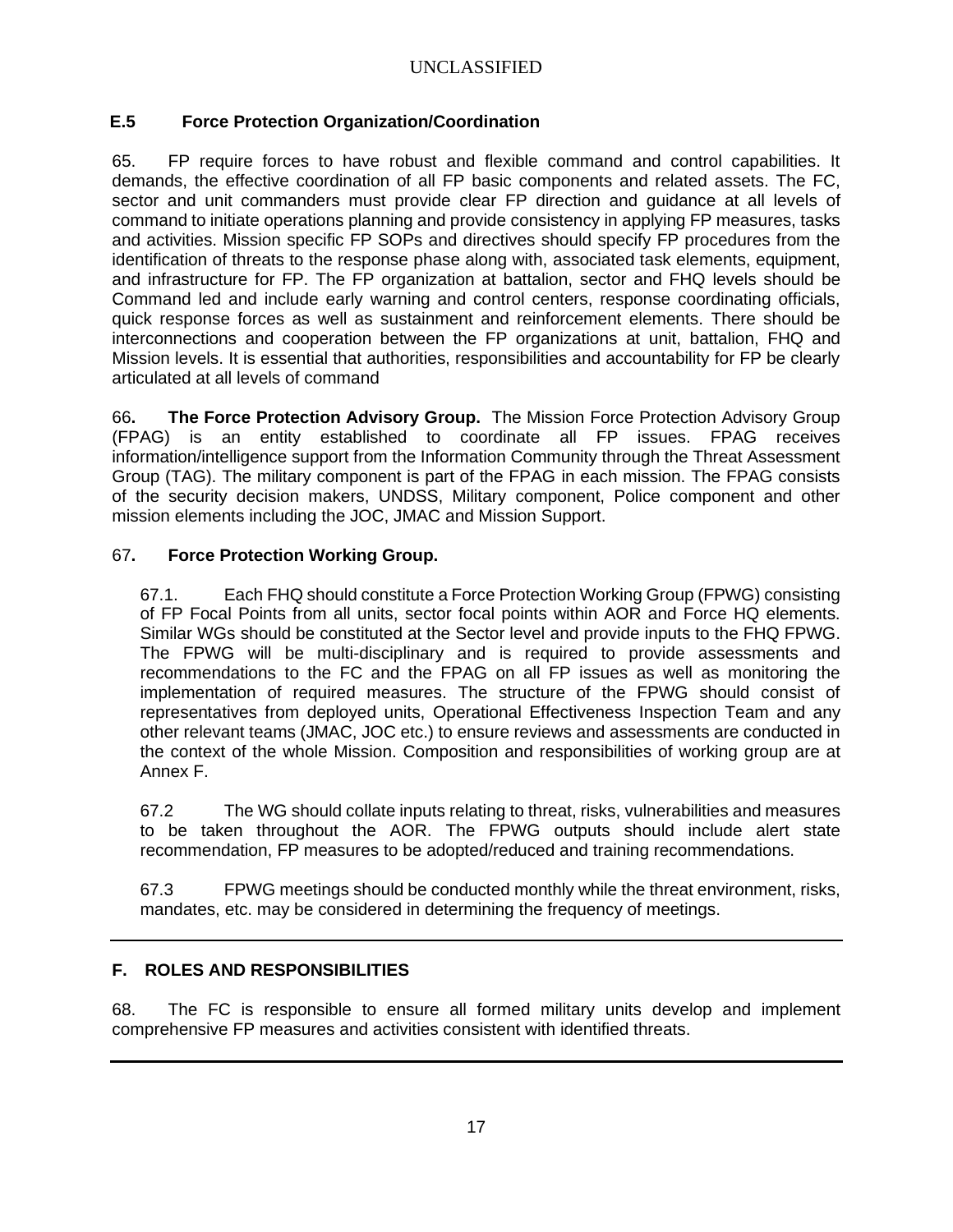#### **G. TERMS AND DEFINITIONS**

For the purpose of this guideline, the following terms and definitions shall apply.

**Host Country**: Host Country is defined as the country in which the United Nations is present and/or conducts its operations at the invitation of the Government.

**Hazard**: A potential cause of harm resulting from non-deliberate human actions or natural event.

**Impact**: A rating of the assessed potential harm that an event would have (if it were to occur) on UN operations, activities or mission.

**Likelihood**: A rating of the assessed potential for a harmful event to effect UN operations, activities or mission.

**Proactive Posture:** A military posture aimed at preventing an expected or assessed threat before it manifests itself by conducting a military operation or series of operations or by taking various active and passive security measures to prevent an attack on friendly personal or facilities. It is achieved by denying the space and disrupting the capability of opposing violent elements through domination of the area.

**Protection**: Protection in these guidelines refers to protection of military contingents, United Nations facilities, installations and equipment; and includes ensuring the security and freedom of movement of the United Nations and associated personnel.

**Risk**: Likelihood of a harmful event occurring and the impact of the event if it were to occur. The combination of impact and likelihood for harm, loss or damage to the UN system from exposure to threats. In these guidelines it includes natural/climatic concerns and hazards.

**Risk Management:** Risk management involves the planning, preparing, coordinating, rehearsing, and executing of actions to reduce the likelihood (prevention) and/or impact (mitigation) of identified threats and hazards

**Threat**: A potential cause of harm initiated by deliberate human actions.

**United Nations Personnel**: Persons engaged or deployed by the Secretary-General of the United Nations as members of the military, police or civilian components of a United Nations operation.

• (Other officials and experts on mission of the United Nations or its specialized agencies such as the International Atomic Energy Agency who are present in an official capacity in the area where a United Nations operation is being conducted)

**UNSMS –** United Nations Security Management System**:** 

**Security Risk Management (SRM)**. A United Nations Security Management System analytical process for systematic determination and implementation of timely and effective approaches for managing the effects of threats to the organization.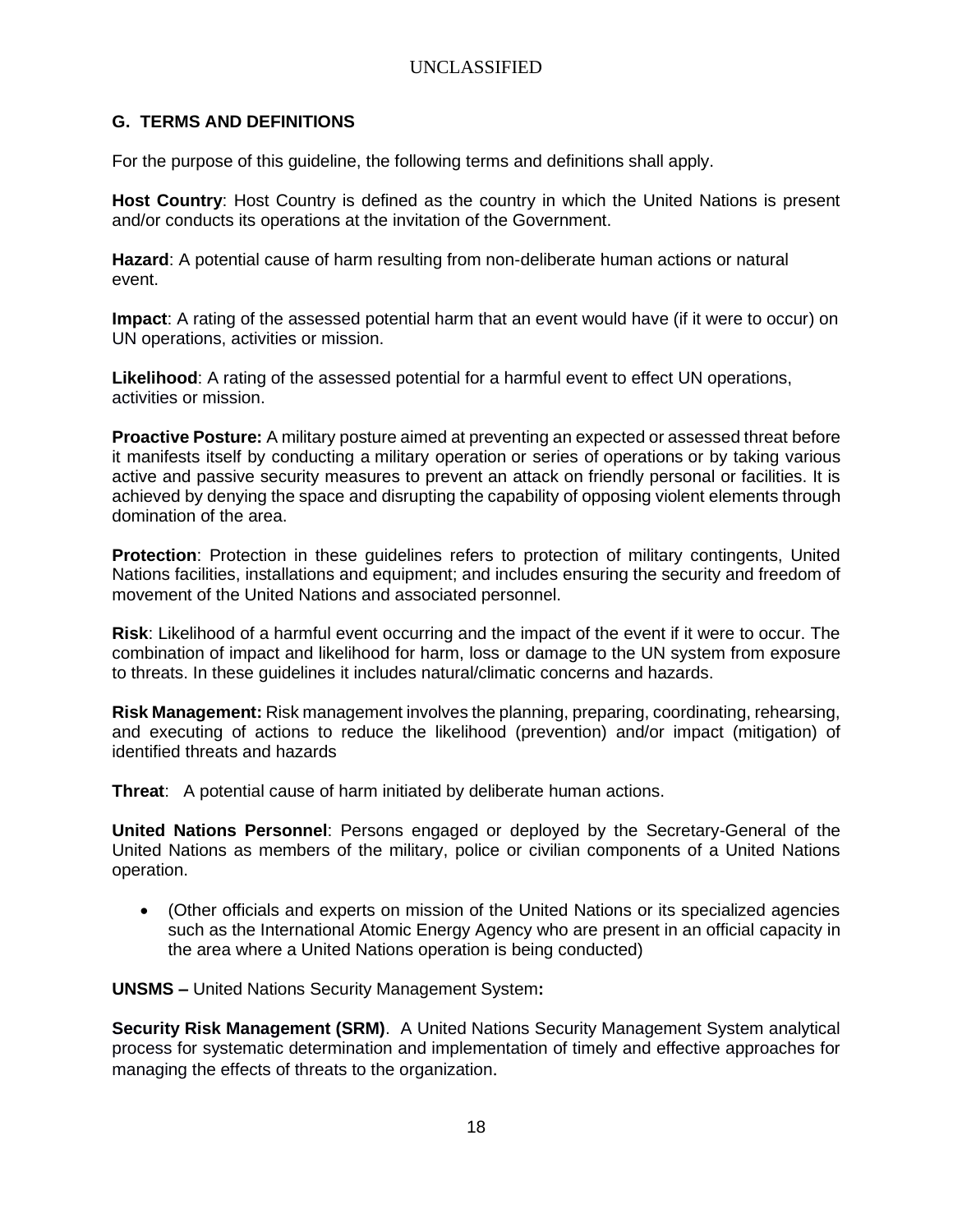**Vulnerability**: Capable of, or susceptible to being wounded or hurt. Vulnerability is a combination of the attractiveness as a target and the level of deterrence provided by the existing countermeasures.

#### **H. REFERENCES**

#### **Normative or superior references**

DPO Ref. 2020.01 United Nations Infantry Battalion Manual, January 2020.

DSS-Ref. 20346 United Nations Security Management System Security Policy Manual, October 2017.

DSS United Nations Security Risk Management Manual, March 2020.

DPO Ref. 2016.24 Guidelines on Use of Force by Military Components in Peacekeeping Operations, February 2017.

DPO-DOS Ref. 2019.27 United Nations Manual on Ammunition Management, December 2019.

DPO-DOS Ref. 2015.16 Operational Readiness Assurance and Performance Improvement Policy, December 2015.

DPO Ref. 2018.29 United Nations Guidelines on Operational Readiness Preparation for Troop Contributing Countries in Peacekeeping Mission, November 2018.

DPO-DOS Ref. 2017.18 United Nations IED Threat Mitigation Military and Police Handbook, September 2017.

DPO-DOS Ref. 2019.23 Policy on Authority, Command and Control, October 2019.

DPO Ref. 2019.16 Guidelines on Combined Military and Police Coordination Mechanisms in Peace Operations, September 2019.

DPO Ref. 2019.08 United Nations Military Peacekeeping-Intelligence Handbook, April 2019.

DPO United Nations Military Peacekeeping Glossary of Abbreviations, March 2020.

DPO Ref. 2019.17 The Protection of Civilians in UN Peacekeeping Policy, October 2019.

DPO-DOS Ref. 2016.02 Protection of Civilians: Implementing Guidelines for Military components of United Nations Peacekeeping Missions, February 2016.

DPO-DOS Ref. A/75/121 Manual on Policies and Procedures concerning the Reimbursement and Control of Contingent-Owned Equipment of Troop/Police Contributors Participating in Peacekeeping Missions, 2020.

DPO-DOS Ref. 2010.20 Policy on Training for All United Nations Peacekeeping Personnel, April 2010.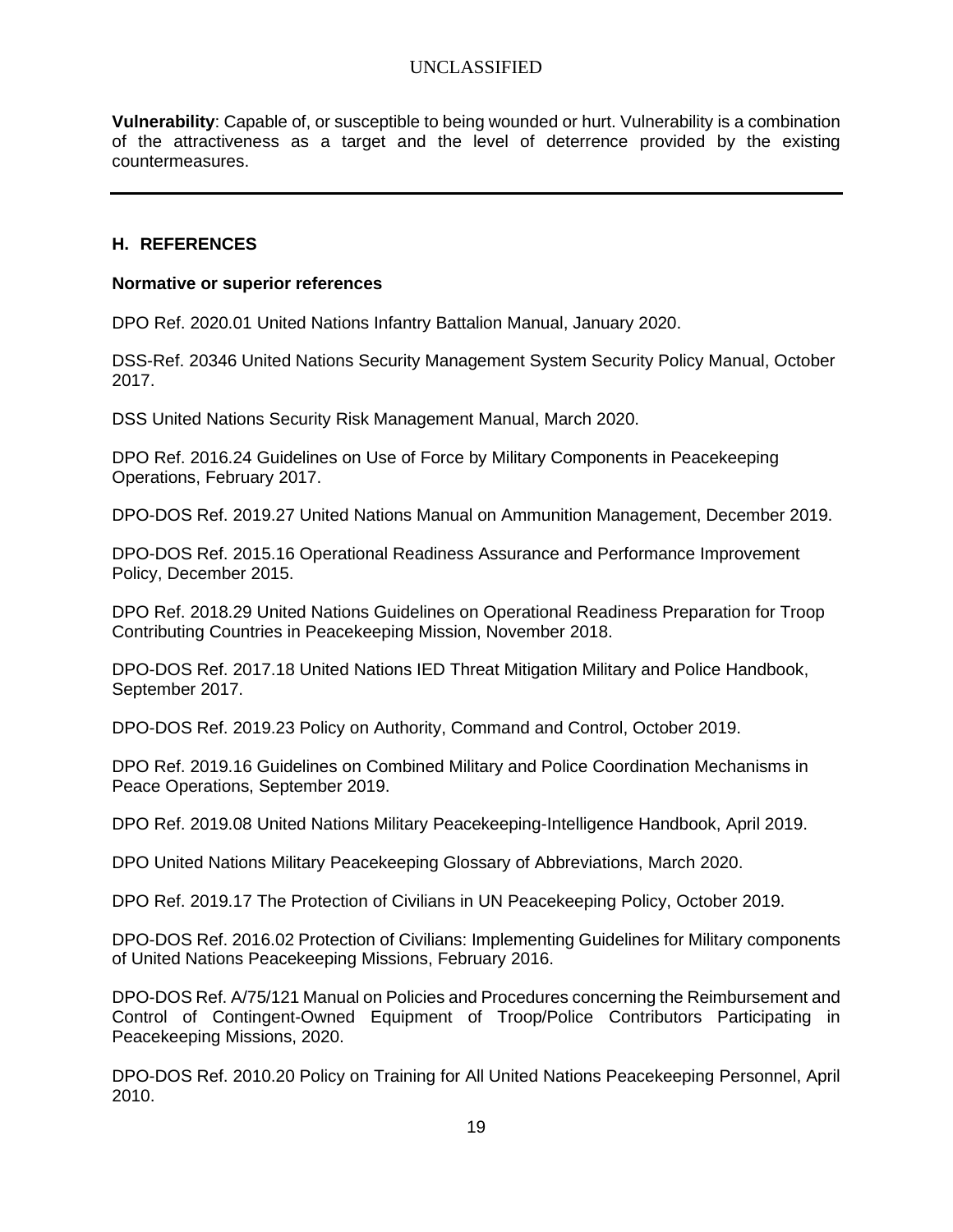OHCHR Ref. 21844 Human Rights Due Diligence Policy on United Nations support to non-United Nations security forces (A/67/775–S/2013/110).

DPO-DPPA-DOS Guidelines on Improvised Explosive Device (IED) Threat Mitigation in Mission Settings.

UNDSS- United Nations Fire Safety Guidelines-United Nations Security Management System (UNSMS), June 2021

Report of the Secretary-General (A/71/187) of 25 July 2016 'Countering the threat posed by improvised explosive devices.

Lt. Gen. Dos Santos Cruz Report on Improving Security of UN Peacekeepers dated 19 December 2017.

FHQ FRAGO 081/2017 Force Protection dated 17 October 2017.

MILAD MILFAX Needs for Enhanced Force Protection dated 5 January 2018.

#### **I. MONITORING AND COMPLIANCE**

69. The Office of Military Affairs will ensure the implementation of this guideline and will propose amendments if and when required.

#### **J. CONTACT**

70. DPO/Office of Military Affairs/ Policy and Doctrine Team.

#### **K. HISTORY**

71. This is the First Edition of the Guidelines on Force Protection for the Military Component.

#### **APPROVAL SIGNATURE:**

Jean-Pierre Lacroix Under-Secretary General Department of Peace Operations

**DATE OF APPROVAL: 9 September 2021**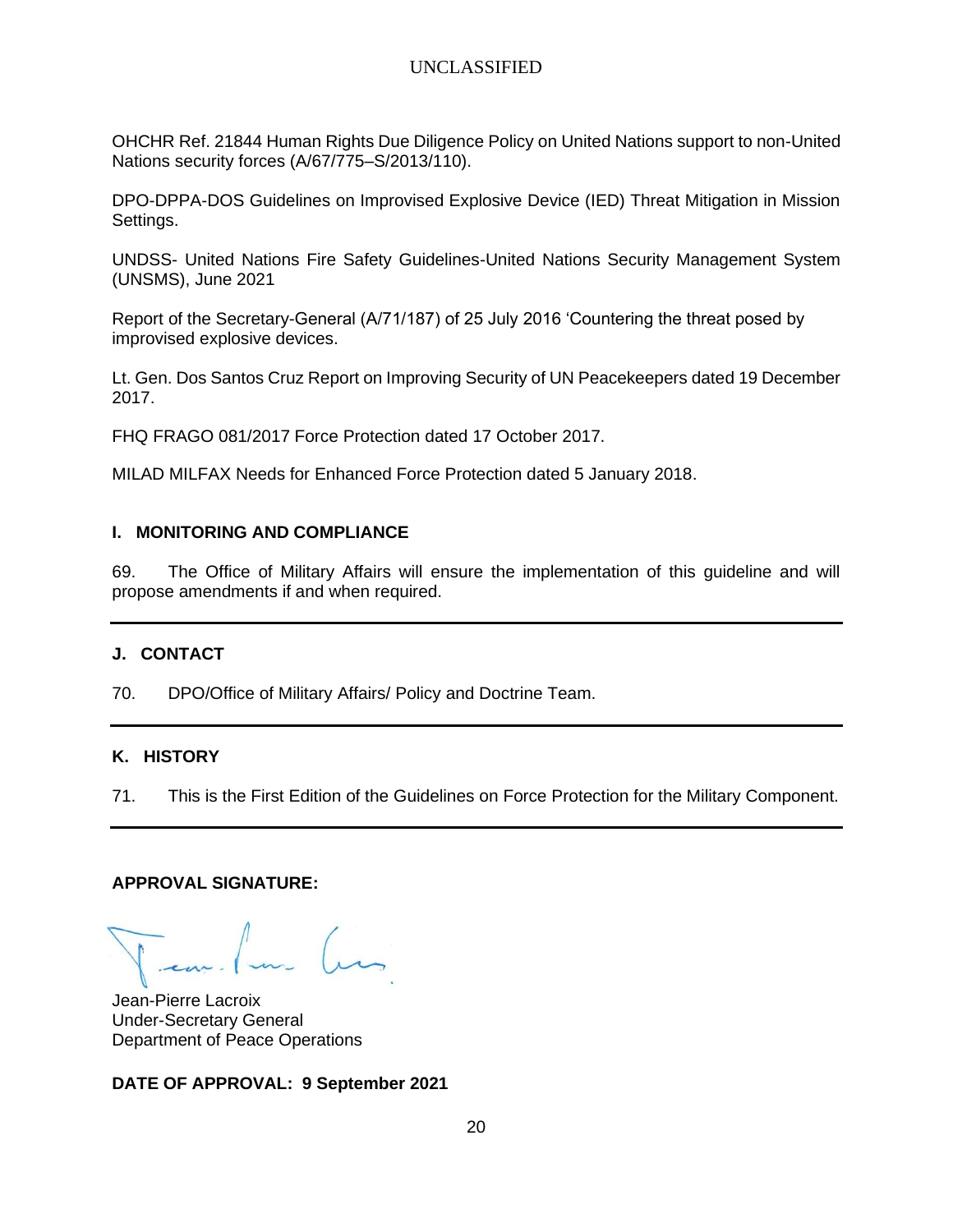#### **PHYSICAL SECURITY**

Physical security includes safeguards against destruction, espionage, sabotage and organized crime. Physical security, personnel security, and information security, (including Information and Communications Technology security) are aspects of protective security. The integration of all aspects of protective security achieves a robust security system for bases and camps.

Physical security should be based on the principle of "defence in depth". Defence in depth is achieved by the creation of layered security measures. Components of the security system shall be designed in sufficient number of layers to make it more difficult to defeat the whole system. All UN bases, camps and units require at least two physical layers of security between personnel or valuable assets and the areas beyond direct UN control, including a system to only allow authorized persons, vehicles and other items to cross these layers (access control).

Physical security measures shall be designed to deter, detect, delay and deny.

**Deter** – measures that attempt to prevent undesirable action against the premises by influencing the attacker's decision making.

**Detect** – measures to detect and assess planning, (or actual attempts) by threat actors to penetrate the security perimeter or test the effectiveness of the security systems in place.

**Delay** – physical barriers or measures to restrict movement and to allow time for appropriate response.

**Deny** – the ability to oppose, disperse or negate the effects of an action against the premises, including denying access to information on the layout and contents of the premises. The security system shall be designed to deny identified threat actors the ability to carry out a successful, harmful action.

Physical Security Measures shall include:

1. A perimeter fence: A perimeter fence identifies the boundary of an area requiring security protection. It provides a degree of physical protection and psychological deterrence to intrusion. All UN premises shall have a clearly defined and protected perimeter through which all entry and exits are controlled.

2 Security lighting: Security lighting can offer a high degree of deterrence to a potential intruder in addition to providing the illumination necessary for effective surveillance either directly by the guards or indirectly through a CCTV system.

3. Intrusion Detection Systems (IDS): Perimeter Intrusion Detection Systems (PIDS) may be used on perimeters to enhance the level of security offered by a perimeter fence. PIDS should be used with an alarm verification system.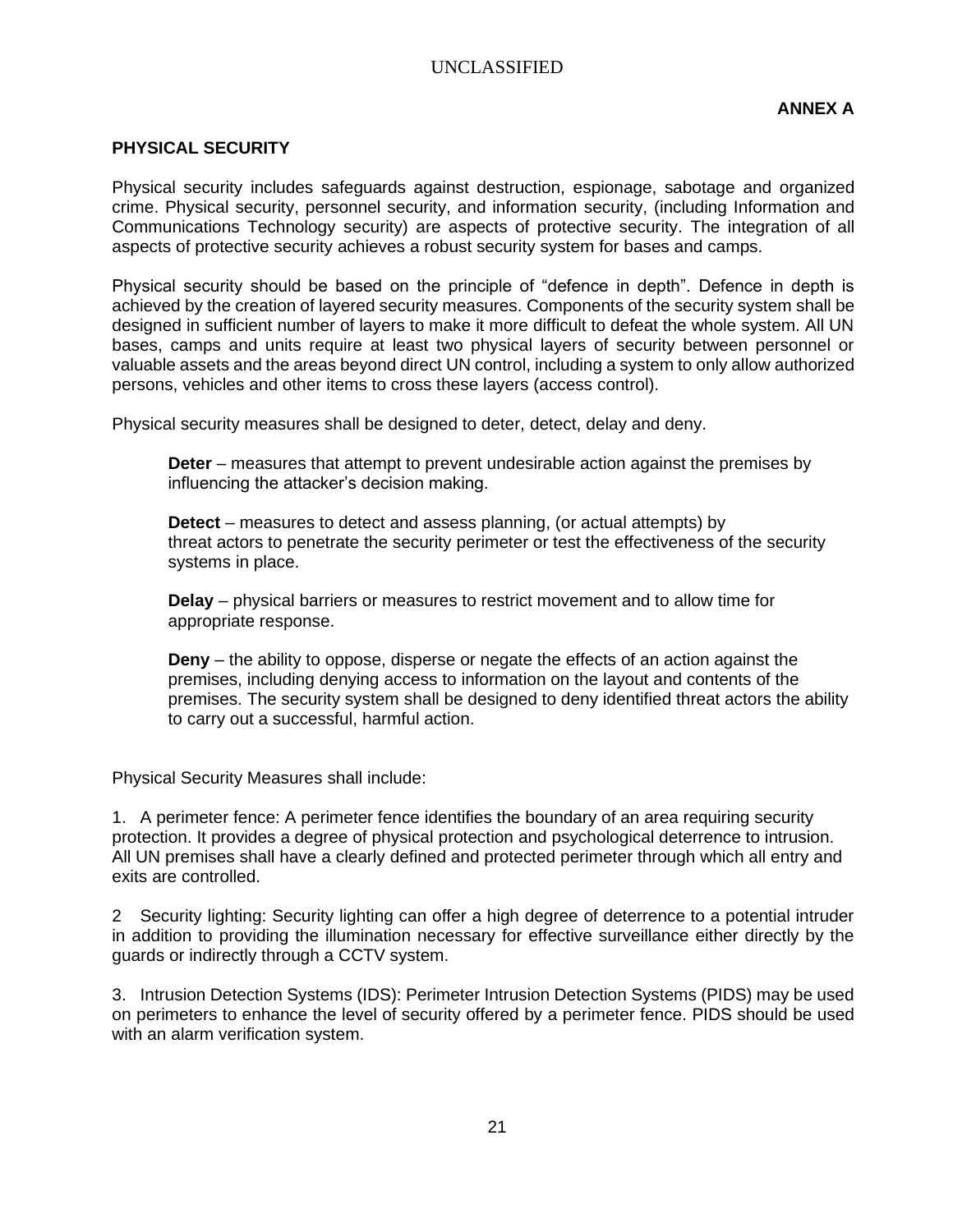4. Access Control: The control may be electronic, electro-mechanical, by a guard or physical means. All UN premises shall have an access control system that admits only individuals appropriately cleared and authorized to enter the area.

5. CCTV: Closed Circuit Television is a valuable aid to guards on duty in verifying incidents and PID alarms on large sites or perimeters. The effectiveness of such a system will, however, depend on the suitability of equipment, its installation and monitoring within the control centre.

6. Observation Posts: Forward observation posts should be deployed and equipped with night vision equipment, laser range finders, special weapons and ammunition (as required by a threat assessment).

7. Patrols. Perimeter patrols are a force protection measure and should be deployed to cover areas that cannot be observed from the observation posts.

8. Quick Reaction Force/Team (QRF/T). The QRF is designed for rapid deployment anywhere in the Mission AO and is often under the direct operational control of the FC.

9. Physical Defence Structures. Physical defence structures should include field fortification/bunker protective shelters, hardened buildings, barriers, and stand-off distances. The extent and type depend on identified threats.

10. Fire Detection Equipment. Fire detection equipment should include fire detection and alarm systems, fire suppression systems, fire and smoke compartmentalization. Fire detection units are supported by the Mission.

11. Ammunition Protection. Measures should be taken in line with the UN Manual on Ammunition Management which includes the defence, protection, and safe management of ammunition storage areas. When not in use arms, ammunition and explosives should be stored in armories, ammunition and explosive stores or permanently manned posts that have been approved by UN security staff.

12. Chemical Biological Radiological and Neurological (CBRN) Equipment. CBRN equipment include gas masks, canisters, gloves, detection kits, de-contamination means and suits. CBRN equipment protects personnel from potential CBRN attacks or accidents.

13. Air defence. Air defence includes both active and passive measures. Active air defence involves defensive actions taken to destroy, nullify, or reduce the effectiveness of air and missile attacks. Passive air defence includes other measures to minimize the effectiveness of such attacks through individual and collective protection of the force and critical assets (such as physical defence structures).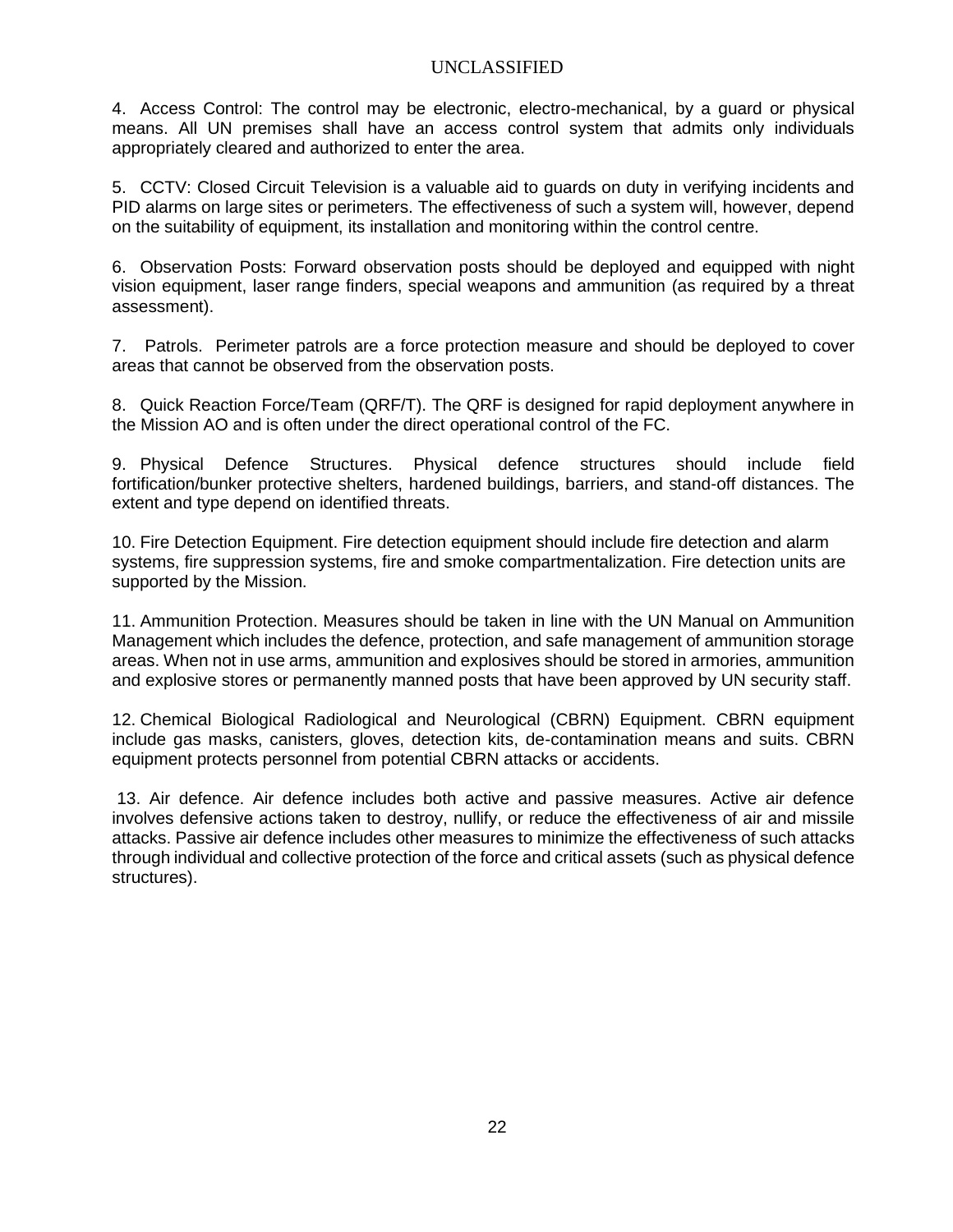## **FUNDAMENTAL ELEMENTS OF FORCE PROTECTION**

| <b>Serial</b> | <b>Elements</b>            | <b>Responsibilities</b>                         |
|---------------|----------------------------|-------------------------------------------------|
| 1.            | <b>Security</b>            | <b>Personnel Security</b>                       |
|               |                            | <b>Physical Security</b>                        |
|               |                            | <b>Information Security</b>                     |
|               |                            | <b>Weapons and Ammunition Security</b>          |
| 2.            | <b>Force Engineering</b>   | <b>Physical Protection</b>                      |
|               | <b>Security</b>            | <b>Improvised Explosive Ordnance Disposal</b>   |
|               |                            | <b>Explosive Device Disposal</b>                |
|               |                            | <b>Explosive Threats and Hazards Awareness</b>  |
|               |                            | <b>Fire Protection</b>                          |
|               |                            | <b>Post Attack recovery</b>                     |
| 3.            | <b>Health</b>              | <b>Evacuation</b>                               |
|               |                            | <b>Safety</b>                                   |
|               |                            | <b>Treatment</b>                                |
|               |                            | <b>Public/Environmental Health</b>              |
|               |                            | <b>Disease</b>                                  |
| 4.            | <b>Air Assets Security</b> | <b>Airports/Airstrip/Helipad Security</b>       |
|               |                            | Aircraft approach and depart lanes              |
|               |                            | <b>Air Facilities/equipment</b>                 |
|               |                            | Aircraft (including Helicopter, UAS) Security   |
|               |                            | <b>Active Air Defense systems</b>               |
| 5.            | <b>CBRN</b>                | <b>Detection, Identification and Monitoring</b> |
|               |                            | <b>Medical Counter Measures</b>                 |
|               |                            | <b>Hazard Management</b>                        |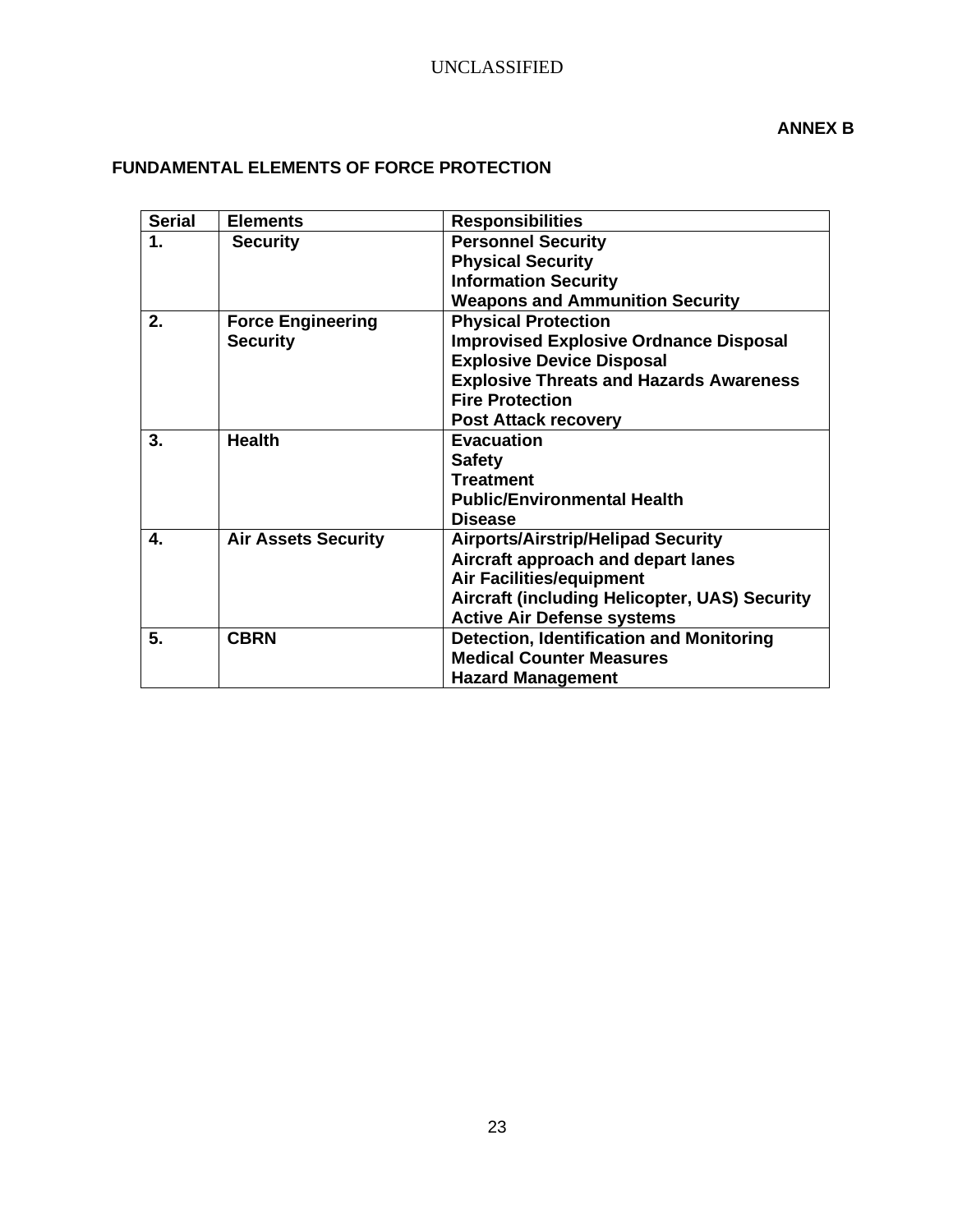#### **THREAT ENVIRONMENT LEVELS**

The threat environment is categorized into six levels based on the UN security level system**.** 

**Minimal Threat Environment.** No foreseeable risk of a threat or harm to the organization, its assets, or personnel and the implementation of its mandate. To sustain a minimal threat environment, the following features shall/may exist:

-Well organized structures (Both United Nations and Host Nation).

- No threat identified

-Wide range of security systems or force protection measures protecting UN personnel and assets.

-A range of security measures against the organization or environment that makes attacks or disruption more demanding.

-Mission or environment has sufficient capacity to continue functioning should there be an attack

#### **Threat Scale – 1 or White**

**Low Threat Environment.** An environment in which there is little or non-significant risk of threat or harm to the organization (assets or personnel) and the mandate implementation. If there is a foreseeable threat, it will result in minor disruption. To sustain a low threat environment, the following features shall/may exist:

-Well organized structures (Both United Nations and Host Nation).

- Little or non-significant threat/Limited activities of belligerents

-Wide range of security systems or force protection measures protecting UN personnel and assets.

-A range of security measures against the organization or environment that makes attacks or disruption more demanding.

-Mission or environment has sufficient capacity to continue functioning should there be an attack

#### **Threat Scale – 2 or Green**

**Moderate Threat Environment.** Moderate risk of threat or attack exist in this environment and occur periodically. Threats or attacks against the organization will cause considerable inconvenience to mandate implementation. To mitigate or sustain such environment, the following features could exist: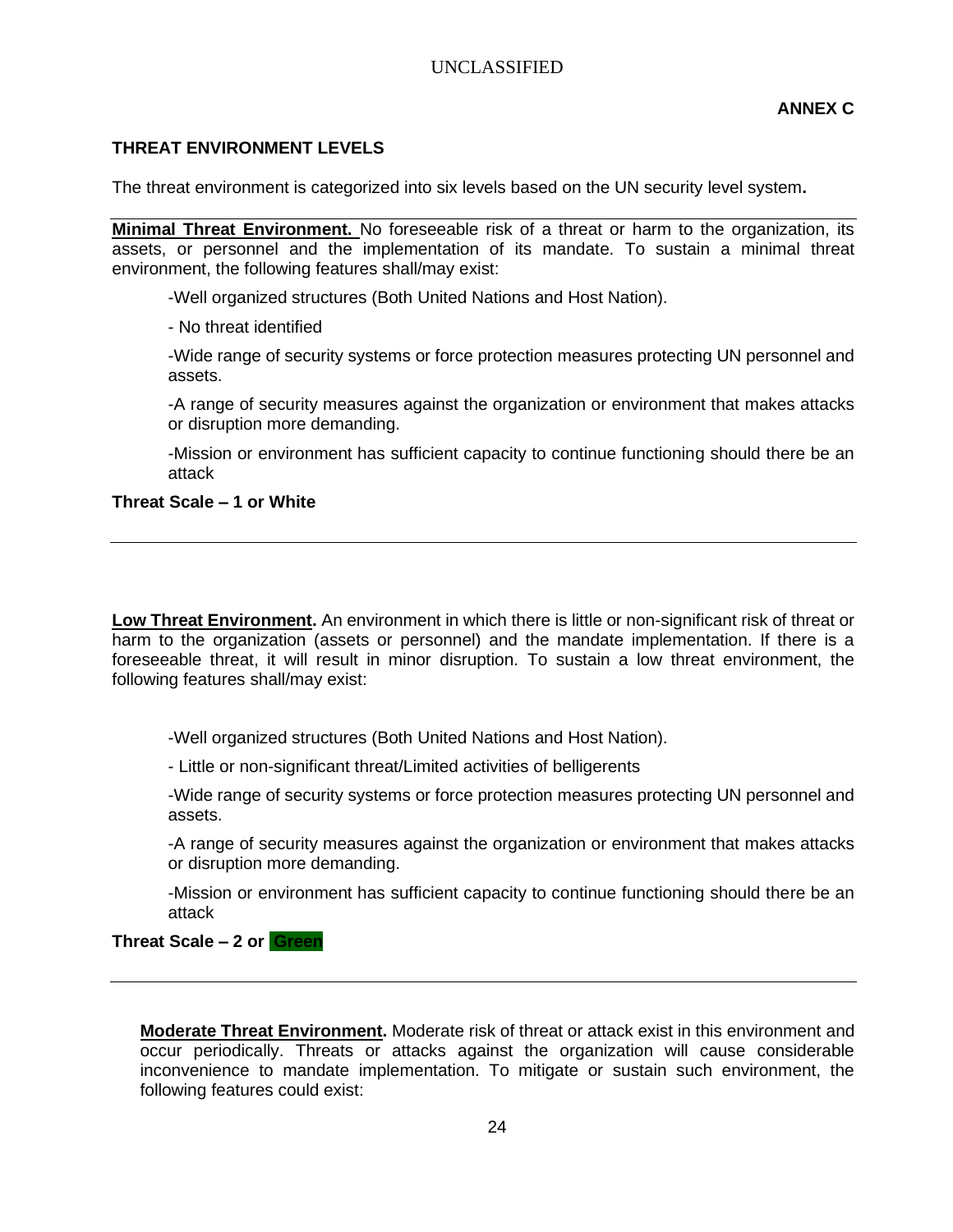-Wide range of security system or force protection measures protecting UN personnel and assets.

-A range of security measures against the organization or environment that makes attacks or disruption more demanding.

-Mission or environment has moderate/average capacity to continue functioning should there be a threat or high risk of attacks, replacement of equipment and some injuries to personnel likely.

#### **Threat Scale – 3 or Yellow**

**Substantial Threat Environment.** Strong possibility of threat or attack exists in the environment. The general security environment is hostile with some indications of threats or attacks. The following features could also exist:

- **-** Some movement restriction, minimal loss of freedom of movement for short duration.
- **-** Fluidity in operations (High tempo operation).
- **-** High level security alertness and threat levels.
- **-** Identified belligerent groups/actions.

#### **Threat Scale - 4 or Amber/Orange**

**High Threat Environment.** Very likely/high risk of threat or attack exist in this environment. The organization/environment may experience threat or attacks with little or no prior warning. Belligerent activities are high and have significant impact and inconvenience to mandate implementation. The Mission will sustain damage to vehicles, equipment and infrastructure and peacekeeper casualties and injuries. The following features could also exist:

-Movement restriction.

- -Fluidity in operations (High tempo operations).
- -Simultaneity in belligerent actions (well organized actions).
- -High level of security alertness and threat levels.
- -Breakdown of law and order (Anarchy).
- -Collapse of state security institutions.
- -Terrorist actions.

#### **Threat Scale – 5 or Red**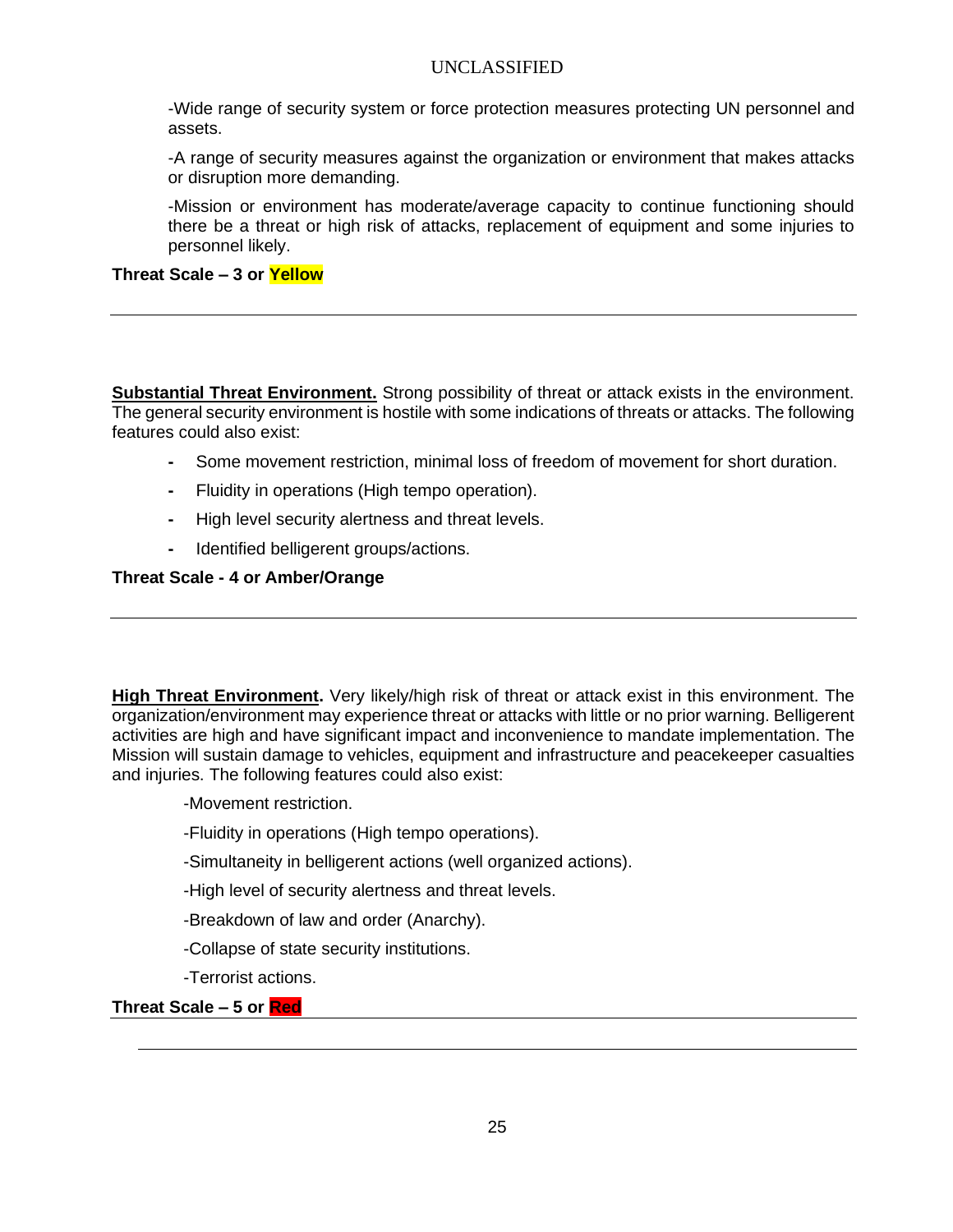**Extreme Threat Environment.** Most likely or significant risk of threat or attack exist in this environment. The organization/environment experiences threat or attacks with no prior warning. Belligerent activities are very high and have most critical/noticeable impact and harm to mandate implementation. Mission has no capacity to recover after an attack. The following features could also exist:

-Movement restriction.

- -Fluidity in operations (High tempo operations).
- -Simultaneity in belligerent actions.

-Terrorist activities.

- -High levels of security alertness and threat levels.
- -Breakdown of law and order (Anarchy).
- -Collapse of state security institutions.

**Threat Scale – 6 or Black**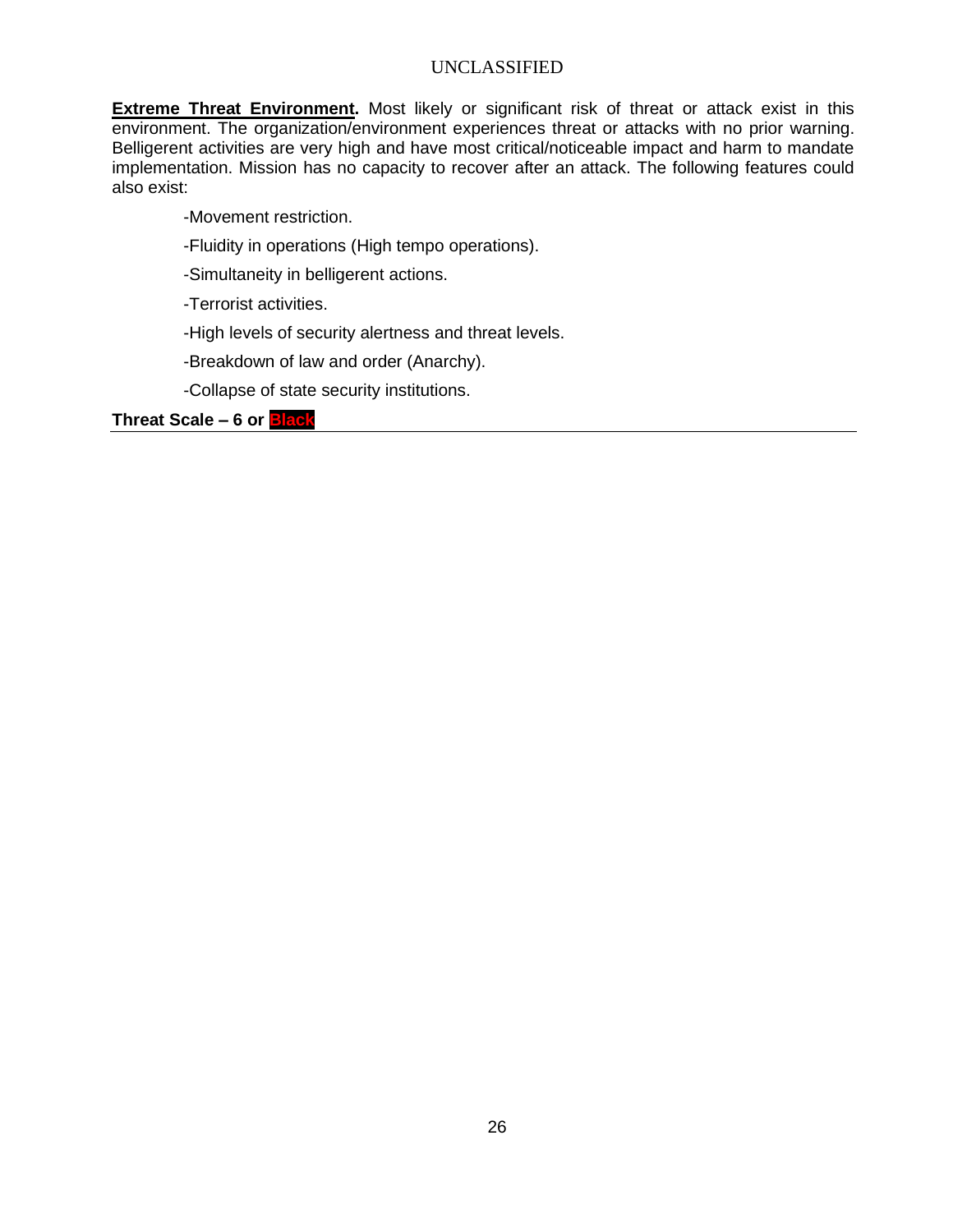**ANNEX D**

## **RISK ANALYSIS MATRIX**

| <b>LIKELIHOOD</b> |               |               |             | <b>VERY HIGH</b> | <b>UNACCEPTABLE</b> |             |
|-------------------|---------------|---------------|-------------|------------------|---------------------|-------------|
|                   |               |               |             |                  |                     |             |
|                   |               |               | <b>HIGH</b> |                  |                     |             |
|                   |               |               |             |                  |                     |             |
|                   |               | <b>MEDIUM</b> |             |                  |                     |             |
|                   |               |               |             |                  |                     |             |
|                   |               |               |             |                  |                     |             |
|                   |               |               |             |                  |                     |             |
|                   | LOW           |               |             |                  |                     |             |
|                   |               |               |             |                  |                     |             |
|                   | <b>IMPACT</b> |               |             |                  |                     |             |
|                   |               |               |             |                  |                     |             |
|                   |               |               |             |                  |                     | <b>Note</b> |

- Risk is a combination of likelihood and impact.
- The highest priority risk is assigned to the most likely threat, with the greatest impact.
- Managing risk involves managing likelihood and impact.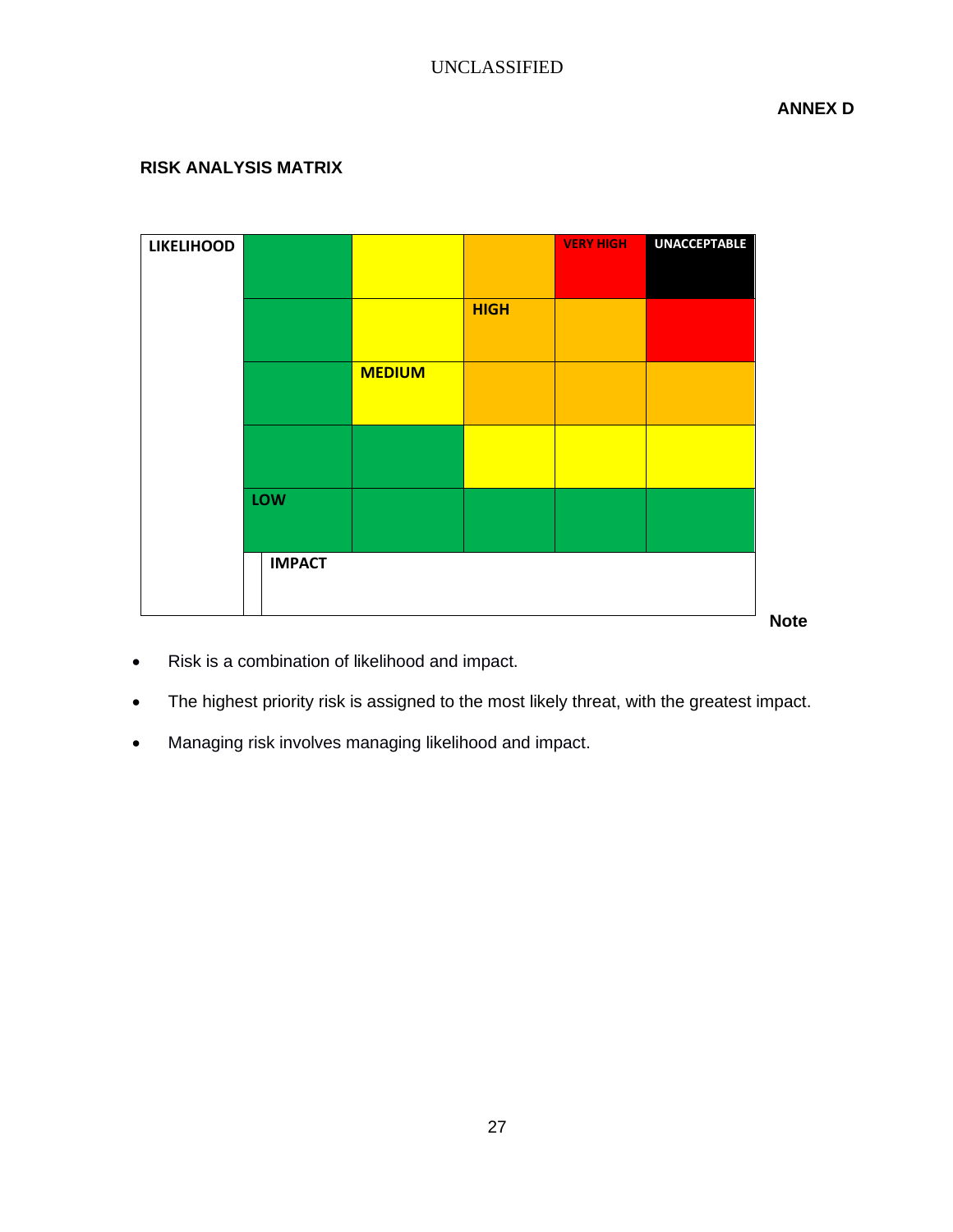## **ALERT STATES, DRESS CODES AND VEHICLE MOVEMENT CODES**

| <b>Alert State</b>                                                                                                                                                                      | <b>Dress Code</b>                                                                                                                                                                                                                           | <b>Vehicle Movement Code</b>                                                                                                                                                                                 | <b>Weapon Code</b>                                                                                                                |
|-----------------------------------------------------------------------------------------------------------------------------------------------------------------------------------------|---------------------------------------------------------------------------------------------------------------------------------------------------------------------------------------------------------------------------------------------|--------------------------------------------------------------------------------------------------------------------------------------------------------------------------------------------------------------|-----------------------------------------------------------------------------------------------------------------------------------|
| <b>ONE</b><br>This applies when<br>there is no<br>foreseeable threat or<br>harm to personnel,<br>units or formations.                                                                   | <b>Dress Code 0</b><br><b>Full national</b><br>uniforms with soft<br>hat are to be worn                                                                                                                                                     | VM Code 0<br>Movement not restricted.<br>Single vehicle movement<br>permitted with single<br>person.<br>Weapon not required.                                                                                 | WU<br>Weapons<br>unloaded, no<br>magazine in the<br>weapon, no round<br>in the chamber,<br>magazines readily<br>available.        |
| <b>TWO</b><br>This applies when<br>there is little or no<br>significant threat or<br>harm.                                                                                              | <b>Dress Code 0</b><br><b>Full national</b><br>uniforms with soft<br>hat.<br>Outside military<br>areas, helmet and<br>body armour are to<br>be close at hand.                                                                               | <b>VM Code 1</b><br>Movement not restricted.<br>Single vehicle movement<br>is permitted with single<br>crew.<br>Weapons on order of local<br>commanders.                                                     | <b>WU</b><br>Weapons<br>unloaded, no<br>magazine in the<br>weapon, no round<br>in the chamber,<br>magazines readily<br>available. |
| <b>THREE</b><br>This applies when<br>there is minimal<br>threat of attack or<br>harm.                                                                                                   | <b>Dress Code 1</b><br><b>Full national</b><br>Uniforms with soft<br>hat are to be worn<br>inside military<br>areas.<br>Outside military<br>areas helmet and<br>body armour are to<br>be worn. Personal<br>weapon is to be<br>close at hand | VM Code 2<br>Movement not restricted.<br>Single vehicle movement<br>is authorized with<br>minimum of 2 person<br>crew for each vehicle.<br>Outside military areas,<br>military vehicles should be<br>guarded | <b>WL</b><br>Weapons Loaded,<br>magazines in the<br>weapon, no round<br>in the chamber.                                           |
| <b>FOUR</b><br>This applies when<br>there is a likely<br>probability of threat<br>of attack or harm.<br>Threats or attacks<br>will cause<br>considerable<br>inconvenience to<br>mandate | <b>Dress Code 2</b><br>Outside military<br>areas full national<br>combat uniform,<br>helmet, body<br>armour, and<br>personal weapon<br>with ammunition<br>are to be worn.                                                                   | VM Code 3<br>Minimize movement.<br><b>Restrict or reduce</b><br>movement for specific<br>periods of time, in specific<br>areas or to specific<br>locations as appropriate.                                   | <b>WL</b><br>Weapons Loaded,<br>magazines in the<br>weapon, no round<br>in the chamber.                                           |
| <b>FIVE</b>                                                                                                                                                                             | <b>Dress Code 2</b>                                                                                                                                                                                                                         | VM Code 3                                                                                                                                                                                                    | <b>WR</b>                                                                                                                         |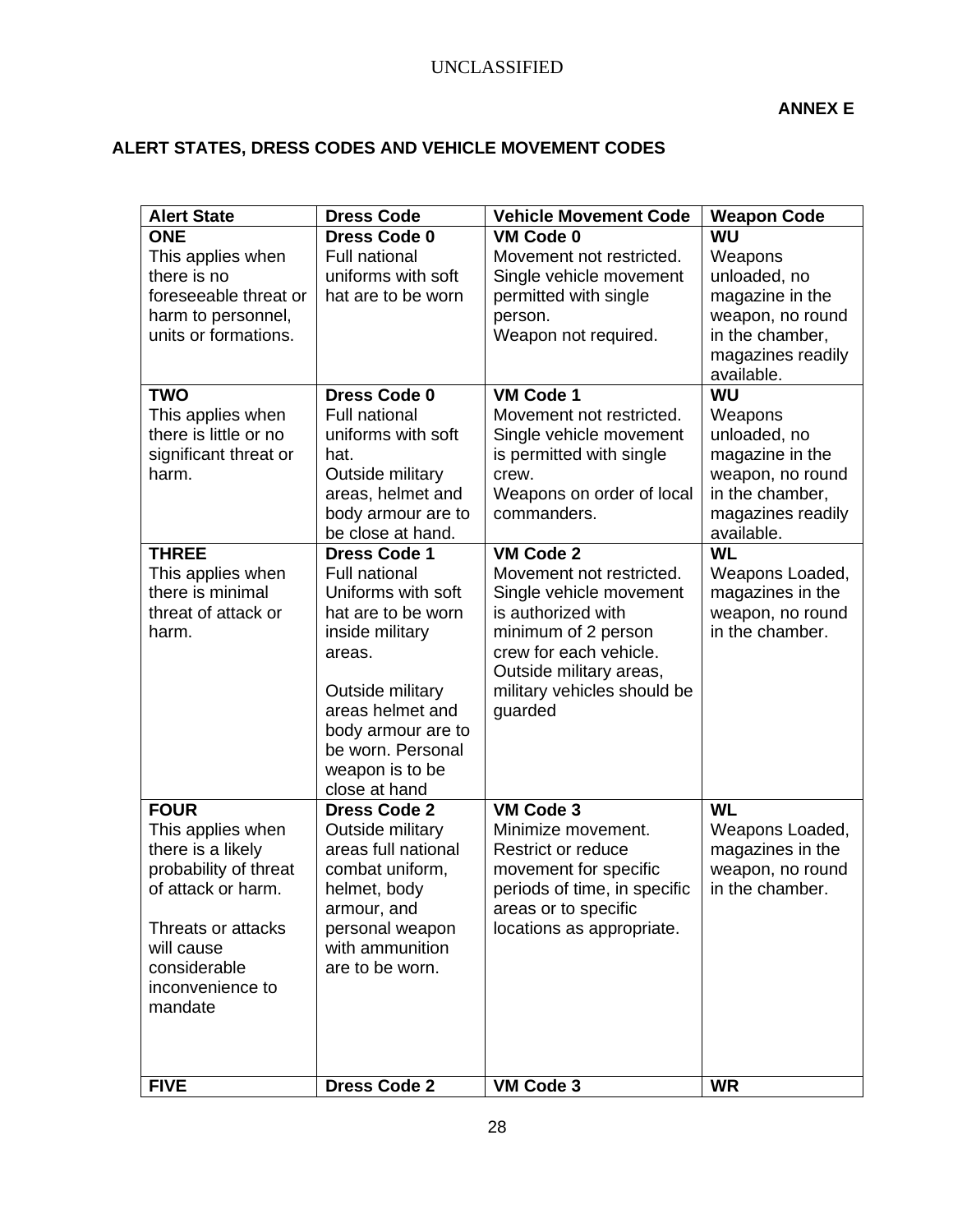| This applies when<br>there is a very<br>likely/high risk of<br>threat, harm or<br>attack.                                                                      | Outside military<br>areas full national<br>combat uniform,<br>helmet, body<br>armour, and<br>personal weapon<br>with ammunition<br>are to be worn.<br>Inside military<br>areas the above<br>equipment is to be<br>close at hand. | . Minimize movement.<br><b>Restrict or reduce</b><br>movement for specific<br>periods of time, in specific<br>areas or to specific<br>locations as appropriate.<br>. Movement with a<br>minimum of two vehicles.<br>. Minimum two-person<br>crew per vehicle.<br>. Communication required<br>in at least one vehicle.<br>. All personnel are to be<br>armed.<br>. Outside military areas,<br>military vehicles should be<br>guarded. | Weapons ready,<br>round in the<br>chamber, weapon<br>on safe.              |
|----------------------------------------------------------------------------------------------------------------------------------------------------------------|----------------------------------------------------------------------------------------------------------------------------------------------------------------------------------------------------------------------------------|--------------------------------------------------------------------------------------------------------------------------------------------------------------------------------------------------------------------------------------------------------------------------------------------------------------------------------------------------------------------------------------------------------------------------------------|----------------------------------------------------------------------------|
| <b>SIX</b><br>This applies when<br>there is most likely<br>or significant risk of<br>threat, harm or<br>attack against<br>personnel, units, and<br>facilities. | <b>Dress Code 3</b><br><b>Full national</b><br>uniform, body<br>armour, helmet,<br>personal weapon<br>with ammunition<br>are to be worn all<br>the time.                                                                         | <b>VM Code 4</b><br>. Only mission essential<br>movement is permitted.<br>. No road movement<br>without armoured escort<br>equipped with appropriate<br>communication.<br>. Movement with a<br>minimum of two vehicles,<br>. Minimum two person<br>crew per vehicle.<br>. All personnel are to be<br>armed.<br>. Communication required<br>in all vehicles.                                                                          | <b>WR</b><br>Weapons ready,<br>round in the<br>chamber, weapon<br>on safe. |

#### **Note**

**Vehicle Movements**. The following control measures are to be applied for all vehicle movements:

a. All vehicles are to book out through their designated movement control organization providing destination and estimated arrival time.

b. All vehicles are to confirm arrival to their movement control organization.

c. If personnel have not reported back within 3 hours of ETA, the designated movement control organization is to initiate a search.

d. Random routes should be used whenever possible to avoid predictability.

#### **Road Movement Safety Restrictions**:

- a. OPEN No restrictions.
- b. RESTRICTED Only mission essential movements on these roads.
- c. CLOSED No movement on these roads.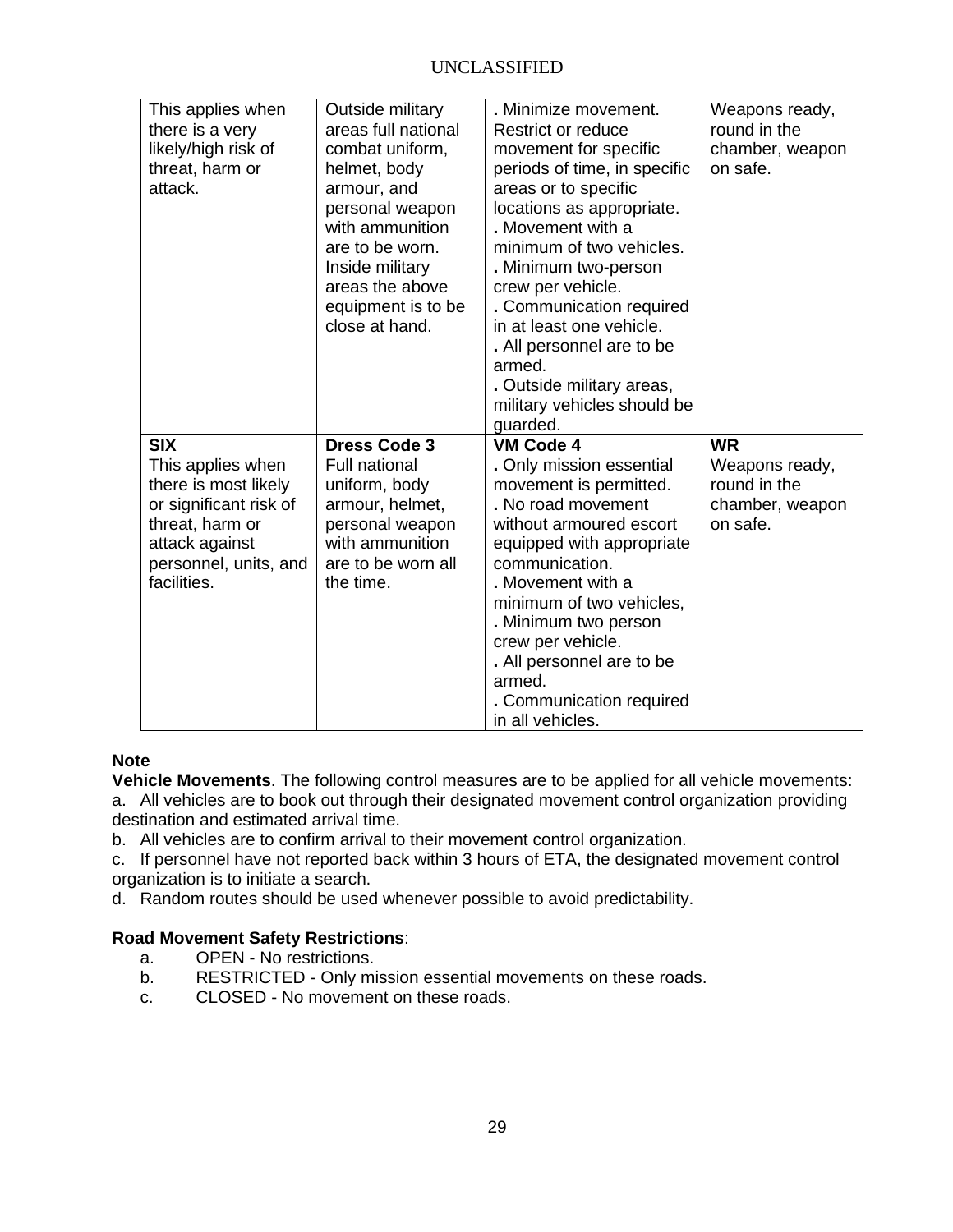## **COMPOSITION AND RESPONSIBILITIES OF THE MILITARY FHQ FORCE PROTECTION WORKING GROUP (FPWG)**

#### **1. Composition of Force Protection Working Group (FHQ)**

.

- **FCOS**. The FCOS leads the Sub-committee on all FP issues. The FCOS is responsible for initiating, planning, conducting and monitoring all phases of the FP process decisions/recommendations made by the Sub-committee. The FCOS is to present all decisions/recommendations to the FC for approval.
- **Sector/Unit Commanders**. Monitor and establish FP measures coordinated through the FP Sub-committee. Identify specific FP training requirements in sectors/units.
- **DCOS Ops**. The DCOS ops deputizes for the FCOS. The DCOS ops is to advise and support the FCOS in the decision-making process. Monitor the FP Assessment.
- **Chief U-5**. The Chief U-5 shall ensure that FP considerations are incorporated in the Force's OPLAN. Additionally, the U-5 shall coordinate and lead internal evaluation of the Force's FP framework.
- **Chief U-3.** The Chief U-3 shall monitor FP at sector and battalion levels and through the DCOS Ops, advise the FCOS on FP issues.
- **Chief U-2**. The Chief U-2 shall provide analysis of emerging threats and information/ intelligence support to the Sub-committee.
- **Operational Effectiveness Inspection Section/Team**. The operational effectiveness section/team shall provide the latest evaluation reports performed by each unit.
- **Force Engineers**. Force Engineers shall advise on FP engineering plans and emplace FP engineering and infrastructure measures to reduce identified risks and mitigate the effects of the threat (mines, unexploded ordnance, environmental effects, natural elements, etc.). These measures should include hardening of facilities; repairing airfields and routes; erecting barriers; providing cover and concealment; determining stand-off distances; route, airfield, and port clearances; mobility and counter mobility measures; support to C-IED activities; as well as coordinating fire protection and supporting EOD activities. Force Engineers shall also provide technical assistance and training as required.
- **Provost Marshal**. The provost marshal shall provide advice and ensure the good conduct, discipline and compliance of military personnel (and where necessary other residents of UN camps/team-sites) with established FP protocols.
- **Logistics.** The U-4, in close coordination with the joint logistics support group (JLSG), should coordinate with the U-3 on FP requirements for logistic forces and facilities, as well as providing the necessary support to satisfy the needs of all FP measures, tasks, and activities